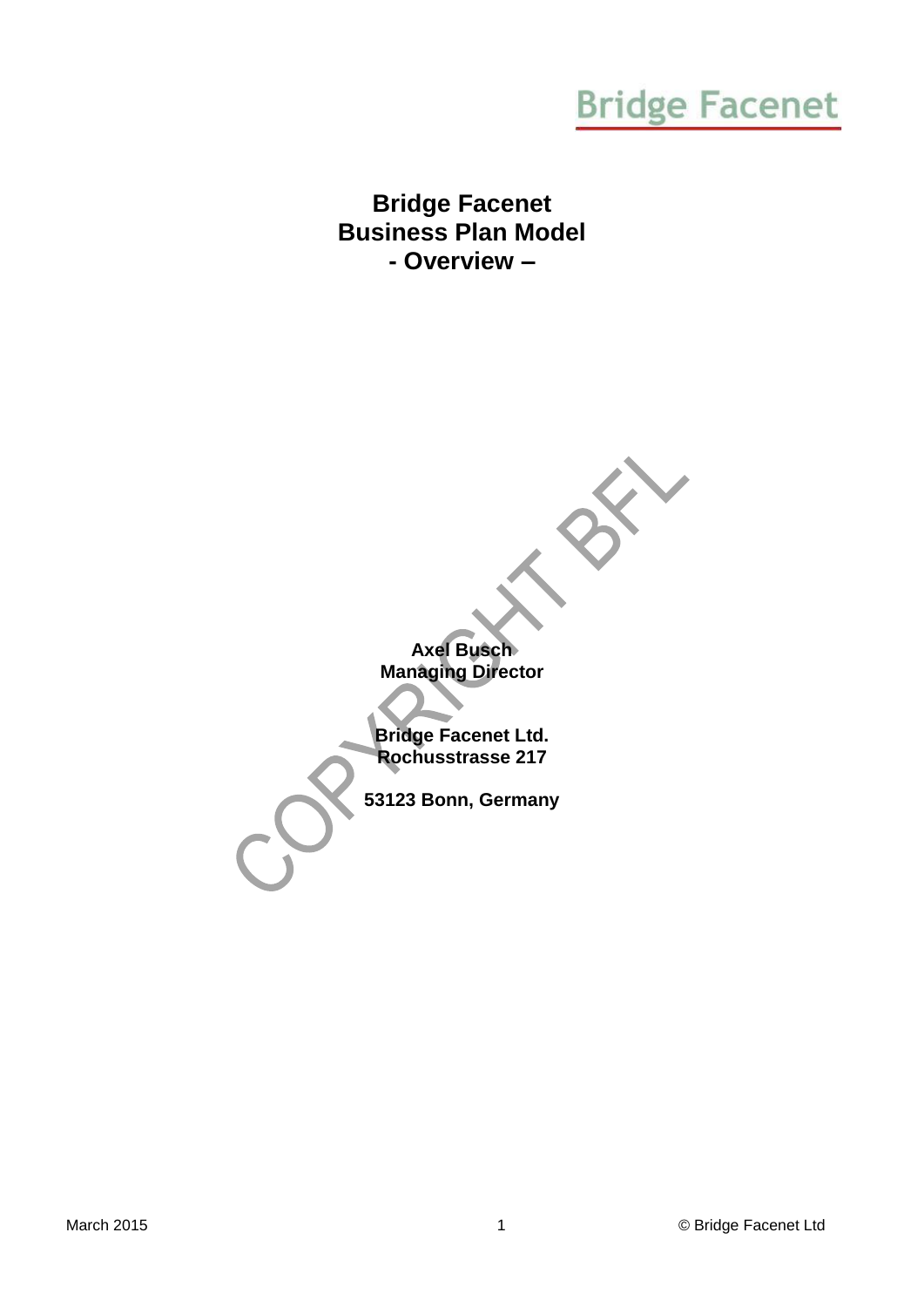### **Table of Contents**

| Benefits from using Cash flow <b>Manual Community of the Senefits from using Cash flow Manual Community</b> 11 |    |
|----------------------------------------------------------------------------------------------------------------|----|
|                                                                                                                |    |
|                                                                                                                |    |
| Balance sheet structure <b>Manual Communistion and Structure and Structure II</b>                              |    |
|                                                                                                                |    |
|                                                                                                                |    |
|                                                                                                                |    |
|                                                                                                                |    |
| <b>Pictures</b>                                                                                                |    |
|                                                                                                                |    |
| Chart 1                                                                                                        | 20 |

| $\blacksquare$ Chart 1   |  |
|--------------------------|--|
| $\blacksquare$ Chart 2   |  |
| $\blacksquare$ Chart 3a  |  |
| • Chart 3b               |  |
| $\blacksquare$ Chart 4   |  |
| $\blacksquare$ Chart 5a  |  |
| $\blacksquare$ Chart 5 b |  |
| $\blacksquare$ Chart 6   |  |
| <b>Chart 7</b>           |  |
| $\blacksquare$ Chart 8   |  |
|                          |  |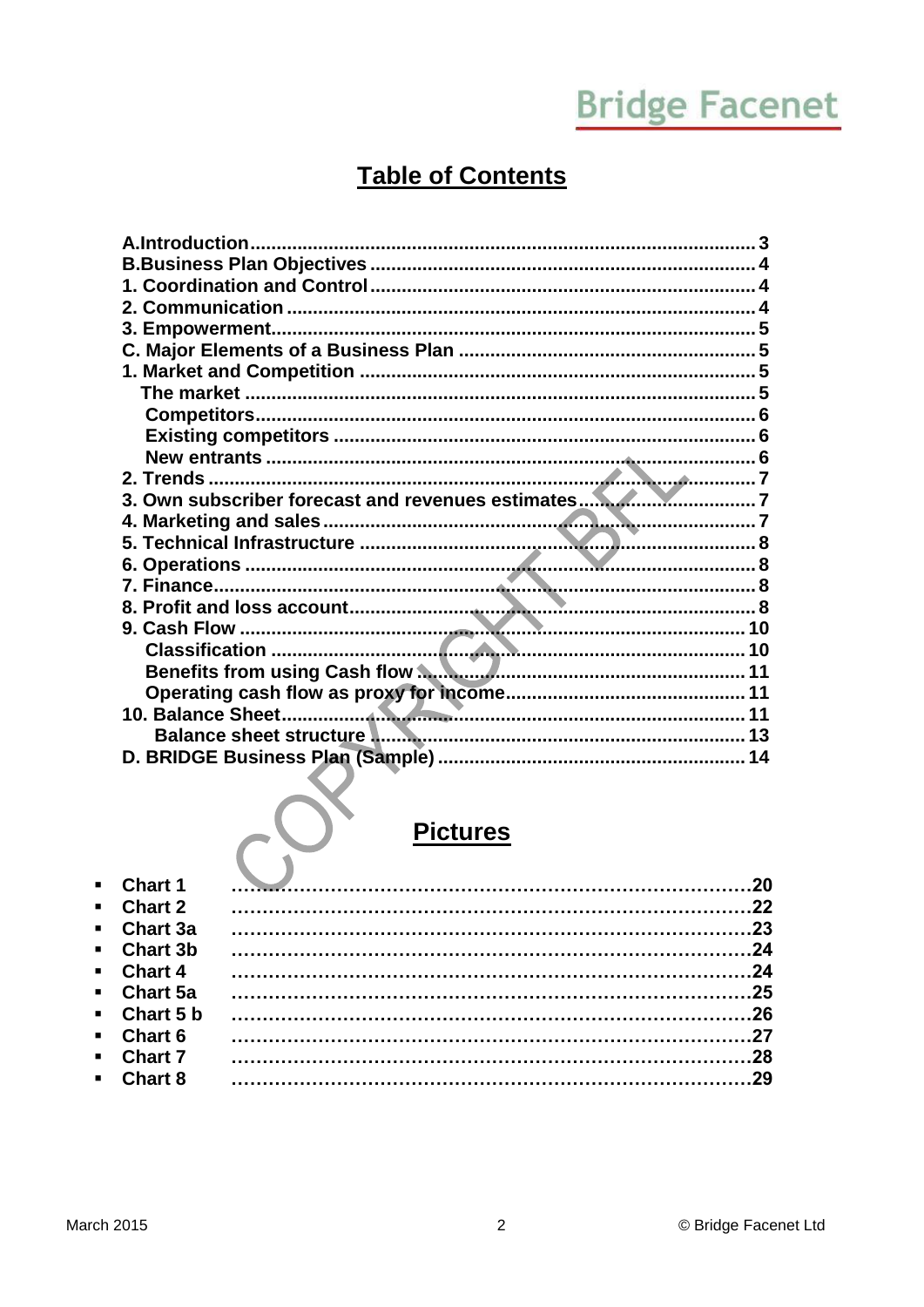#### <span id="page-2-0"></span>**A. Introduction**

Either StartUp's, companies which have already a proven track record or those in situations of turnaround and restructuring need reliable information about their business for controlling purpose, business evaluation and forecast of the company's future.

Core is a business plan as a set of numbers, tables, graphs by illustrating:

- business idea, vision or strategy,
- market conditions, under which the company is working (market development, legal, economic constraints etc.),
- the products and services, the company is going to offer and their prices
- customers and their demand,
- technical and economic goals to be achieved,
- resources needed (human resources, tangible, intangible goods, sources of funding, etc.).

In general the business plan doesn't concentrate on the past. For this purpose the balance sheet is sufficient. The business plan to be described in the following focusses on future actions. The content and complexity of a business plan is very different. It depends on the occasion and the recipients and also on the kind of business of the company. It can be part of an "INFO MEMEORANDUM" in case of special funding search as StartUp's want to do, it can be part of ongoing controlling process in an established and well working company.

A "good" business plan is a long time "partner" for the company and is always in a move to answer questions for positioning of the strategy, analysis of the environment and development of the company.

Among the prose description the core of the **BRIDGE** business plan is a PC based model which incorporates all above listed elements. For a time period of 10 to 15 years the outcome of the model gives an overview of all technical and economical relevant aspects, including the viability and value of the business. It is used for many years in companies and projects in ICT industries, utilities and health care sectors.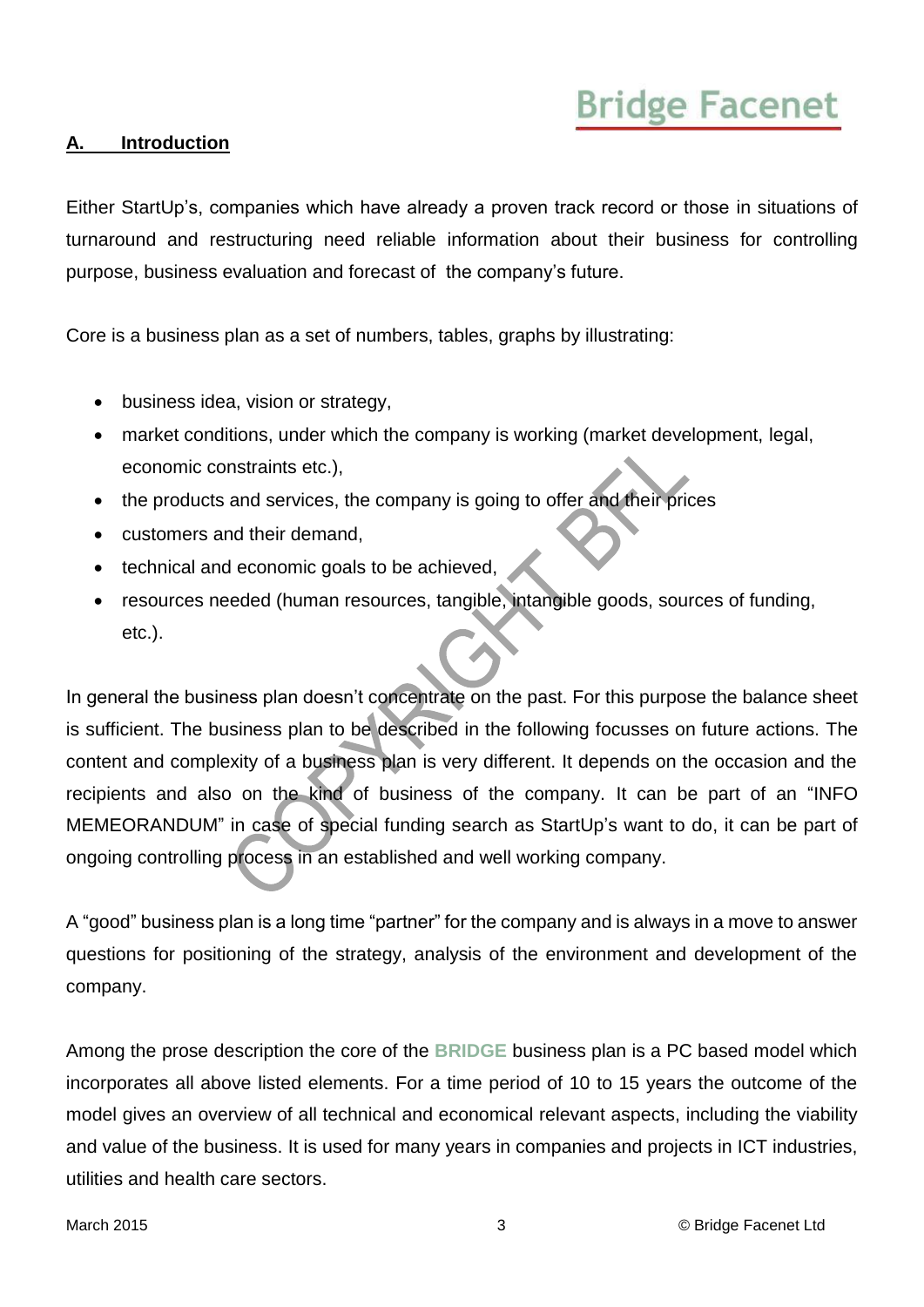#### <span id="page-3-0"></span>**B. Business Plan Objectives**

The instantaneous objectives of a business plan are as follows:

#### <span id="page-3-1"></span>**1. Coordination and Control**

The business plan can be used as a way of measuring the business or the performance against the objectives and milestones that have been established, either for the entire company for each individual department. The comparison can be used to refine / adjust and redefine objectives and timescales.

The objectives established for an overall business lead on to setting objectives for the departments and activities within the business that will support the achievement of that overall plan.

Licence issuer – in case of telco operations e.g. - get the chance at the beginning to fix the value of the licence, considering so called Key Performance Indicators (KPI) like Roll Out, Revenues, Subscribers etc., in the process of operations it allows to monitor the performance of the licence holder up to the determination of any revenue share figures.

#### <span id="page-3-2"></span>**2. Communication**

In many ways, communication is the most important role for an internal business plan:

- Amongst the top management team, it provides a focus for them to get together to discuss and take decisions, to share ideas, to clarify each other's role and maybe to bring out and deal with any underlying conflicts.
- Any organisation is advised to get the next level down and possibly the level below which then contribute to the development of the plan. This creates ownership and makes for a betterquality plan, as well as providing communication and team-building opportunities.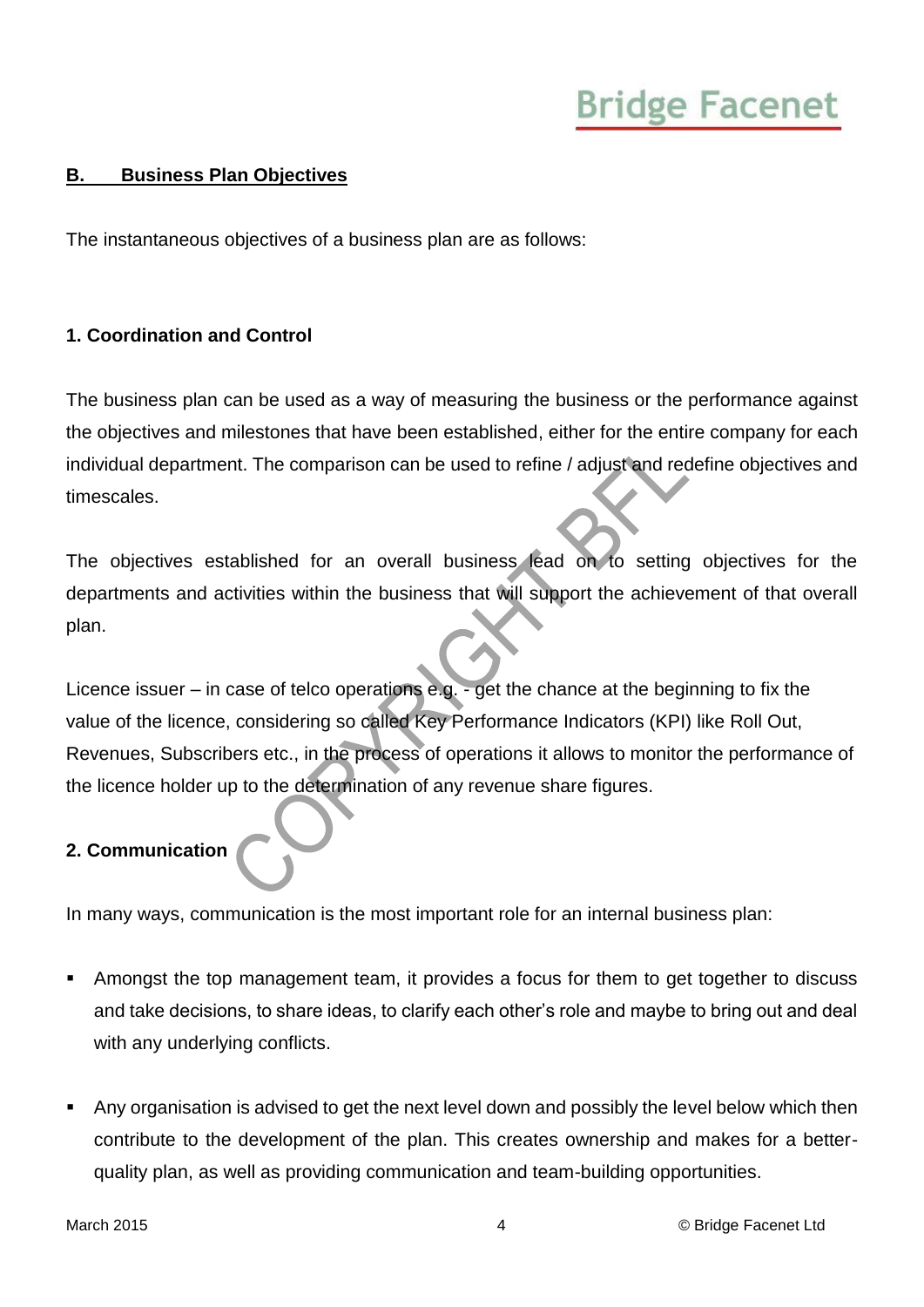The most common failures of planning occur when senior managers plan in isolation, not realising that they have no longer the understanding of the customer and customer dynamics that they once had. They must have the input and involvement of people who are in direct contact with the customers and they will need it at an early stage.

All effective communication leads to changing of behaviour. A business plan with clear, measurable objectives keeps the communication in an organisation alive. By taking the business plan as a guideline, the needs for improvements, the process and success in achieving the goals can be identified and communicated.

#### <span id="page-4-0"></span>**3. Empowerment**

Once communicated, the plan can prove to be a powerful motivator. It makes staff more involved, more confident and therefore more inclined to take personal responsibility and to take personal risks. Above all, staff know what they must do to contribute to achieving the plan – and may be able to put forward ideas, within the context of the plan.

### <span id="page-4-1"></span>**C. Major Elements of a Business Plan**

As mentioned in the Introduction already the business plan covers different aspects.

#### <span id="page-4-2"></span>**1. Market and Competition**

#### <span id="page-4-3"></span>**The market**

Briefly, a business plan has to outline what the market you compete in or propose to compete in is. The essence is, why do or will people buy your goods or services? What essential benefits does it give them? An industrial product, a service, anything that is sold must have benefits that make the customer want to buy it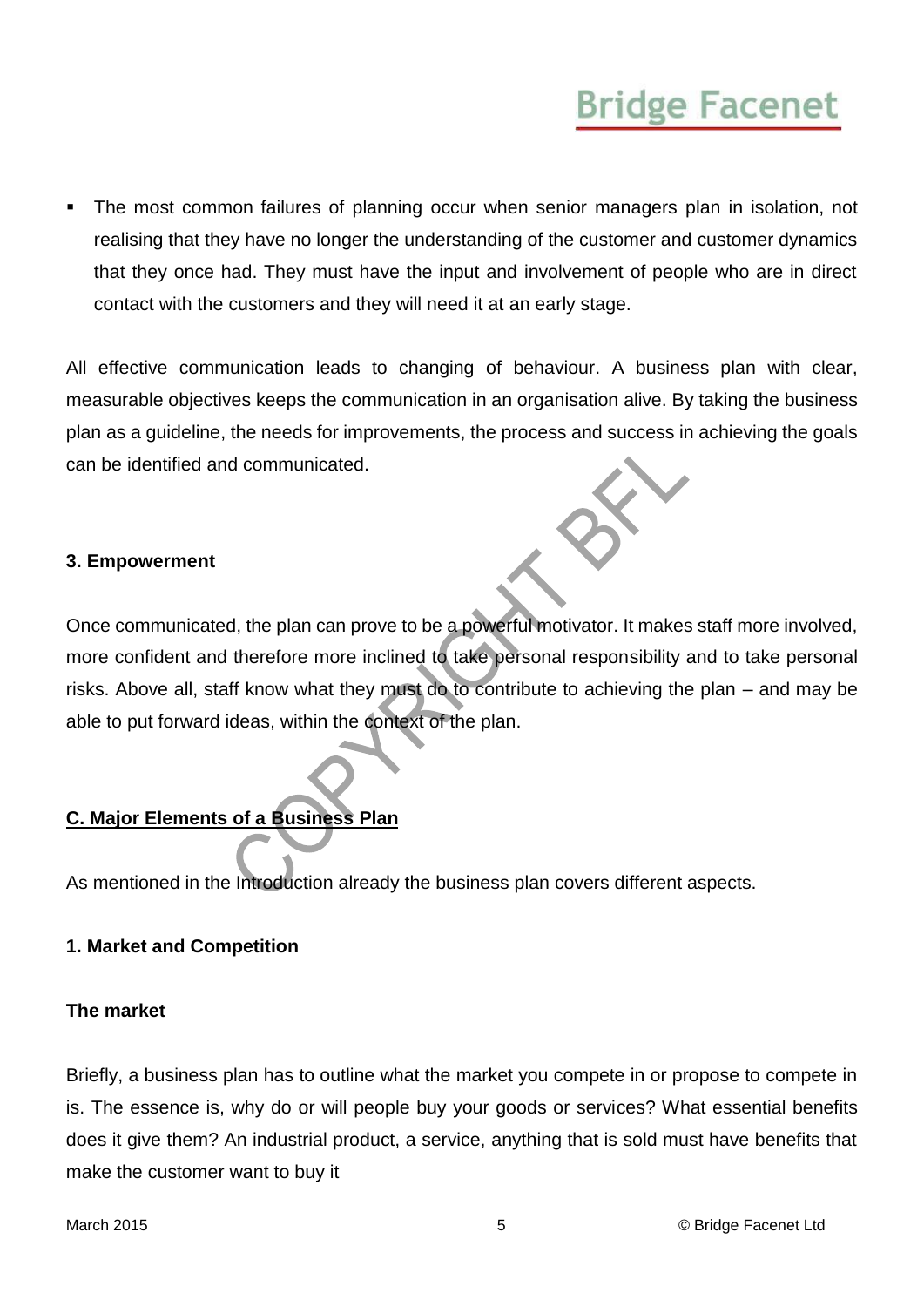- Who are the customers? Which customer subgroups can be identified?
- What are they willing to pay for products and services, to what extent?
- How big is the entire market? How is it split to different services/product groups?

### <span id="page-5-0"></span>**Competitors**

It is amazing how many plans seem to describe business without competitors. Even if there are some acknowledged competitors they are usually blighted by having inferior products. Just because a competitor has an inferior product that does not mean that you will beat them in the struggle in the marketplace. These competitors are people, who are intent on driving you out of business. They are important. What are you going to do to get the upper hand against them? What will they do to strike at you?

### **Existing competitors and new entrants**

### <span id="page-5-1"></span>**Existing competitors**

What do you know about their size, strength, weakness and means of operation? What will you do to defeat them?

#### <span id="page-5-2"></span>**New entrants**

New entrants to the market can be the dangerous ones. You feel you are tougher than the existing competitors including those from another country with similar business?

- Even in telecommunications, operators from mature countries often only provide opportunities for growth in other countries that may be less well developed or have smaller competitors;
- Industries like telecommunications that exhibit high technological change may stimulate new competitors with no or less experience from this sector but from other markets..

March 2015 6 © Bridge Facenet Ltd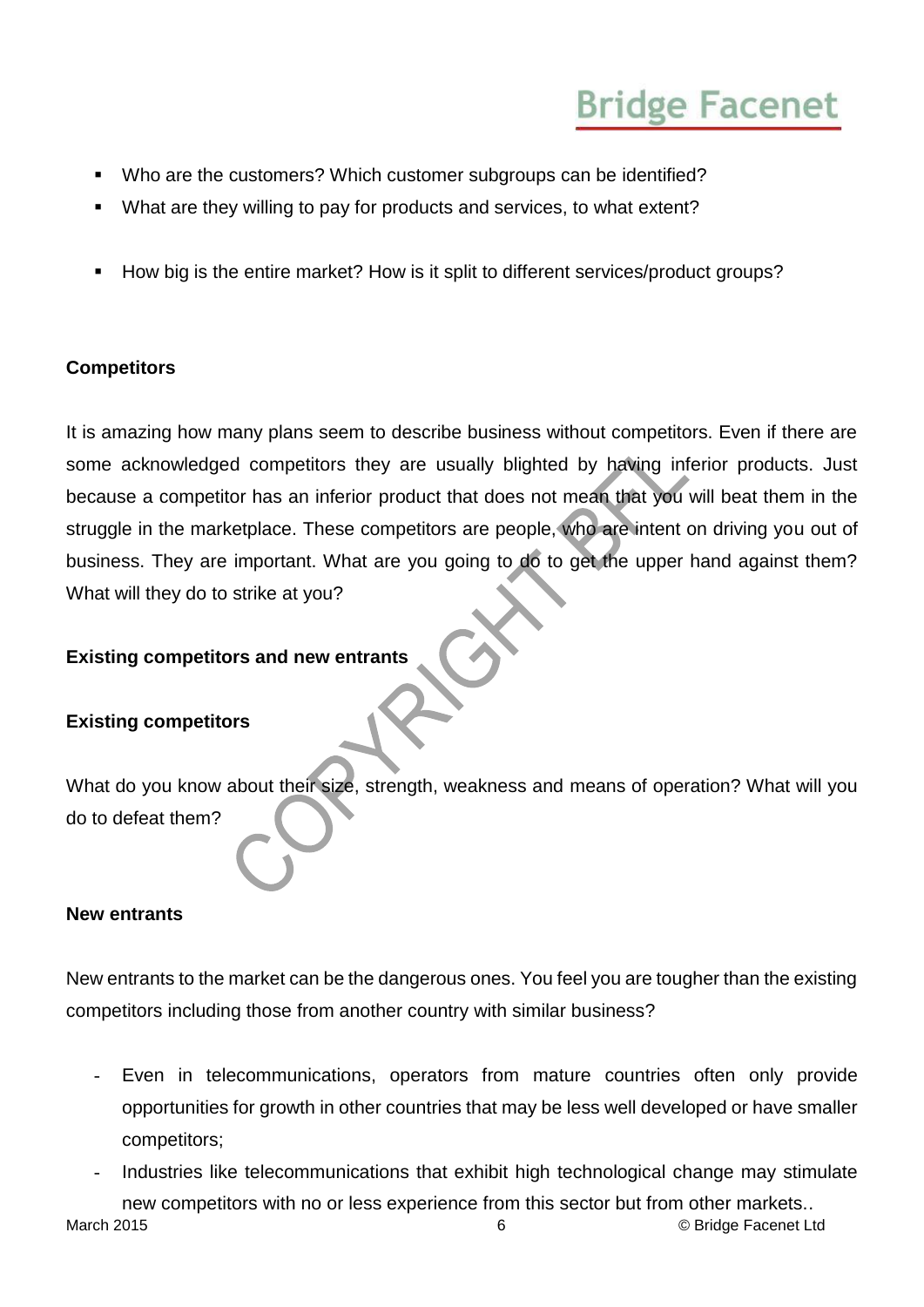Issues such as distribution, pricing, packaging and promotion, as well as how strong competitors are, are the determinants of success!

#### <span id="page-6-0"></span>**2. Trends**

What trends are observable in your market? What changes can occur?

You absolutely must discuss the trends in your market. These are measures of things that may be increasing or decreasing or just changing, and must include:

- Market size and structure
- **Prices**
- **Competition**
- **Technology**
- Legal environment

#### <span id="page-6-1"></span>**3. Own subscriber forecast and revenues estimates**

Based on market observations part of the business plan has to be a forecast of services/products to be sold by own company, estimate number and structure of own customers, prices realized and forecast of the revenue streams for the entire period of the business plan.

#### <span id="page-6-2"></span>**4. Marketing and sales**

In order to meet the customers demand how will products and services be designed, priced, positioned in the market, what are the most efficient marketing tools, how will distribution/sales of own services/products be organised (direct or indirect sale force etc.), what kind of customer care systems will be established to keep the customers satisfied with own product/service performance etc.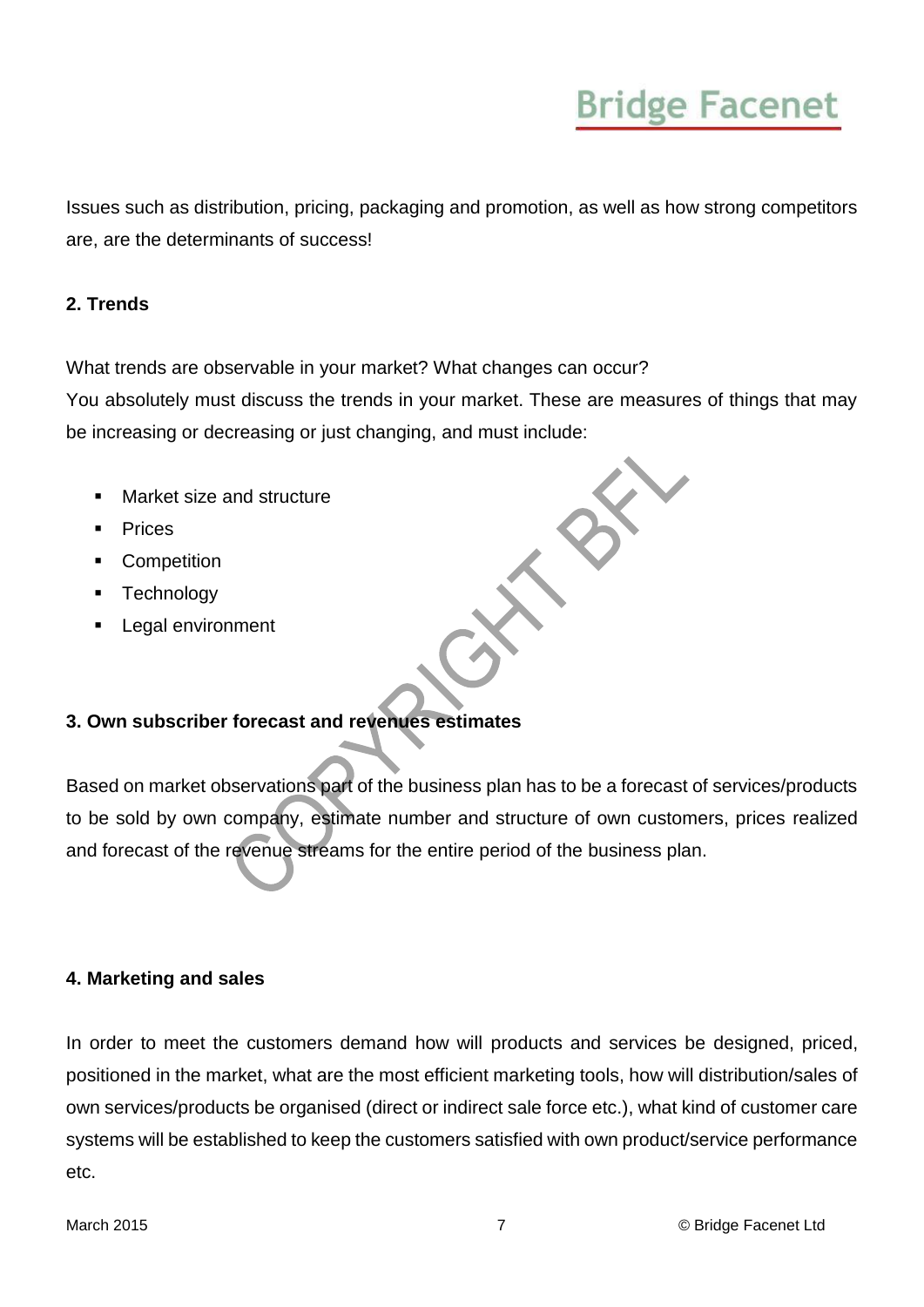#### <span id="page-7-0"></span>**5. Technical Infrastructure**

The Business Plan has to take into account the technical requirements needed to offer the product/service portfolio as mentioned before. For a telecommunications operator like a third licence holder in Iran the basic network infrastructure, its design and major network elements, roll out and coverage for the entire time span of the business plan have to be specified including the corresponding costs, mainly investment cost or capital expenditures (CAPEX).

#### <span id="page-7-1"></span>**6. Operations**

To get a realistic picture of the operations of a company, all corresponding costs for running the business have to be identified and listed. In case of a telecommunications operator, positions like staffing, site rental and maintenance, office rental, maintenance, transportation, interconnection etc. have to be considered.

#### <span id="page-7-2"></span>**7. Finance**

The amount of financial information being needed to put into a plan will vary with circumstances and depends upon:

- The size, complexity and development of the business which will determine the amount of money/funds needed to run the operations, mainly in the start up or launching phase.
- The fact, whether and to what extent different sources of funding can be activated, either equity or loans, partly from banks or from vendors.

#### <span id="page-7-3"></span>**8. Profit and loss account**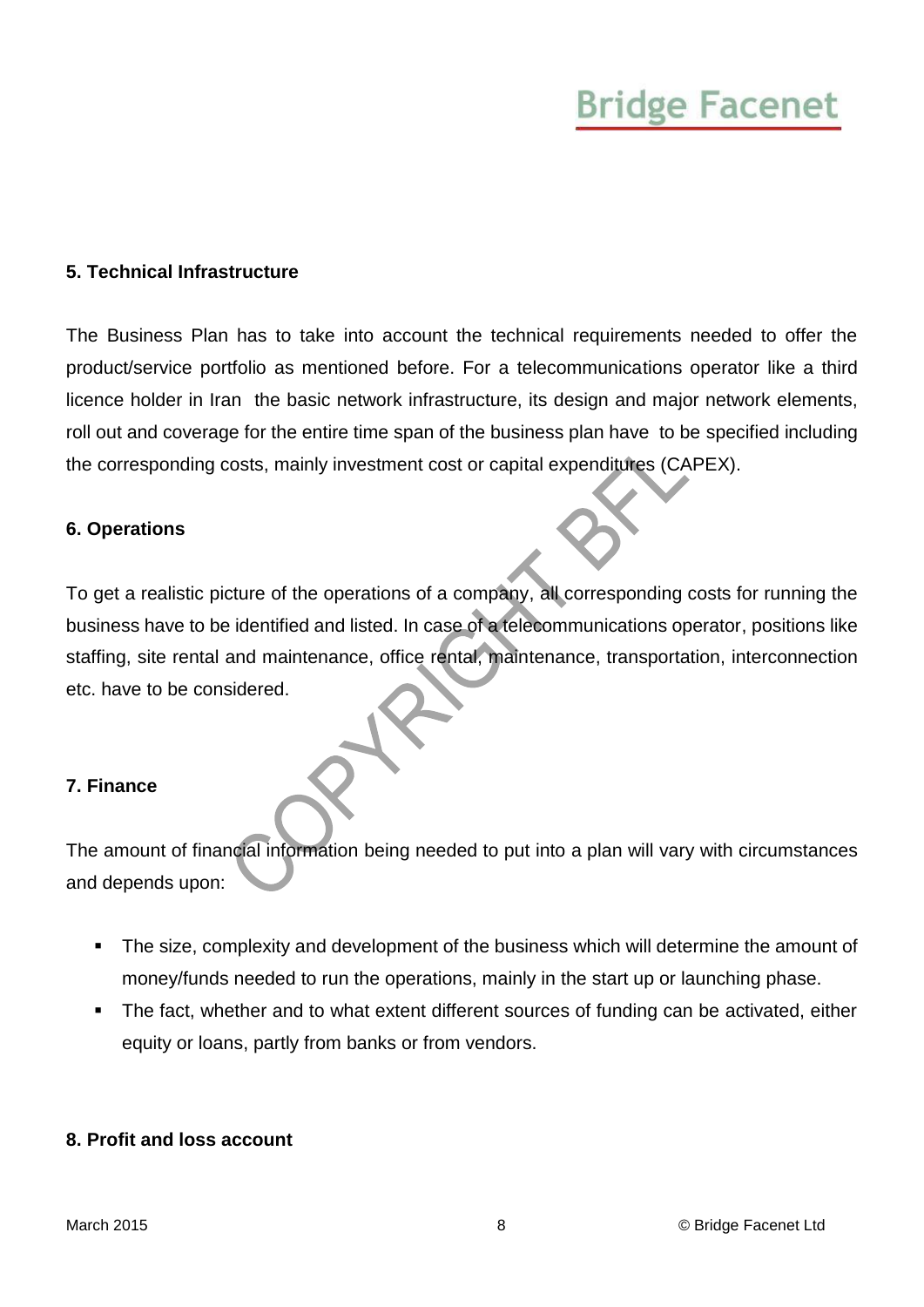In principle, the profit and loss is very simple and the key to the success of a commercial organisation. It comprises of a listing and sum of its income first, and then it deducts its costs to reach a net profit or loss.

In a form, even used in the **BRIDGE** Business Model, profit and loss may be set out as follows:

| (+) Revenues (excl. VAT)                                                      |  |
|-------------------------------------------------------------------------------|--|
| (-) OPEX (excl. VAT)                                                          |  |
| <b>EBITDA</b>                                                                 |  |
| Ebitda Margin                                                                 |  |
| (-) Depreciation                                                              |  |
| <b>EBIT</b>                                                                   |  |
| Ebit margin                                                                   |  |
| Interest                                                                      |  |
| <b>EBT</b>                                                                    |  |
| acc. EBT                                                                      |  |
| $(-)$ Tax                                                                     |  |
|                                                                               |  |
| net profit after tax                                                          |  |
| acc. net profit after tax                                                     |  |
|                                                                               |  |
| <b>Dividends</b>                                                              |  |
| profit after dividends and reserve<br>acc. profit after dividends and reserve |  |
|                                                                               |  |
| additional withdraw                                                           |  |
| net profit                                                                    |  |
| acc. net profit                                                               |  |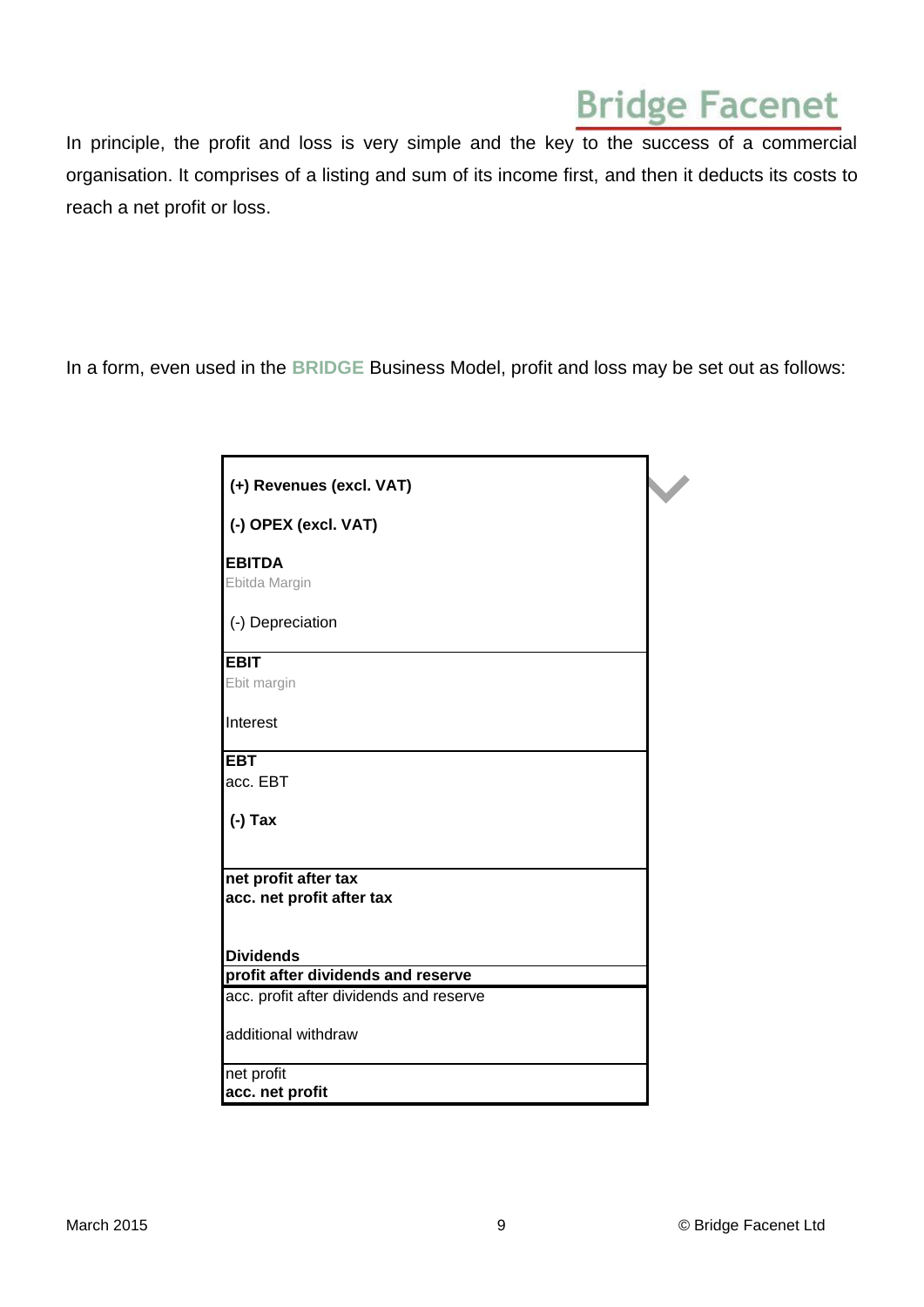**Profit and Loss Statement** (P&L) shows to management and investors whether the company made or lost money during the period being reported.

#### <span id="page-9-0"></span>**9. Cash Flow**

**Cash flow** is an accounting term that refers to the amounts of cash being received and spent by a business during a defined period of time, sometimes tied to a specific project. Measurement of cash flow can be used

- to evaluate the state or performance of a business or project.
- to determine problems with liquidity. Being profitable does not necessarily mean being liquid. A company can fail because of a shortage of cash, even while profitable.
- to generate project rate of return. The time of cash flows into and out of projects are used as inputs to financial models such as internal rate of return, and net present value.
- to examine income or growth of a business when it is believed that accrual accounting concepts do not represent economic realities.
- Cash flow as a generic term may be used differently depending on context, and certain cash flow definitions may be adapted by analysts and users for their own uses. Common terms (with relatively standardized definitions) include operating cash flow and free cash flow.



#### <span id="page-9-1"></span>**Classification**

#### **Cash flows can be classified into:**

- 1. Operational cash flows: Cash received or expended as a result of the company's core business activities.
- 2. Investment cash flows: Cash received or expended through capital expenditure, investments or acquisitions.
- 3. Financing cash flows: Cash received or expended as a result of financial activities, such as receiving or paying loans, issuing or repurchasing stock, and paying dividends.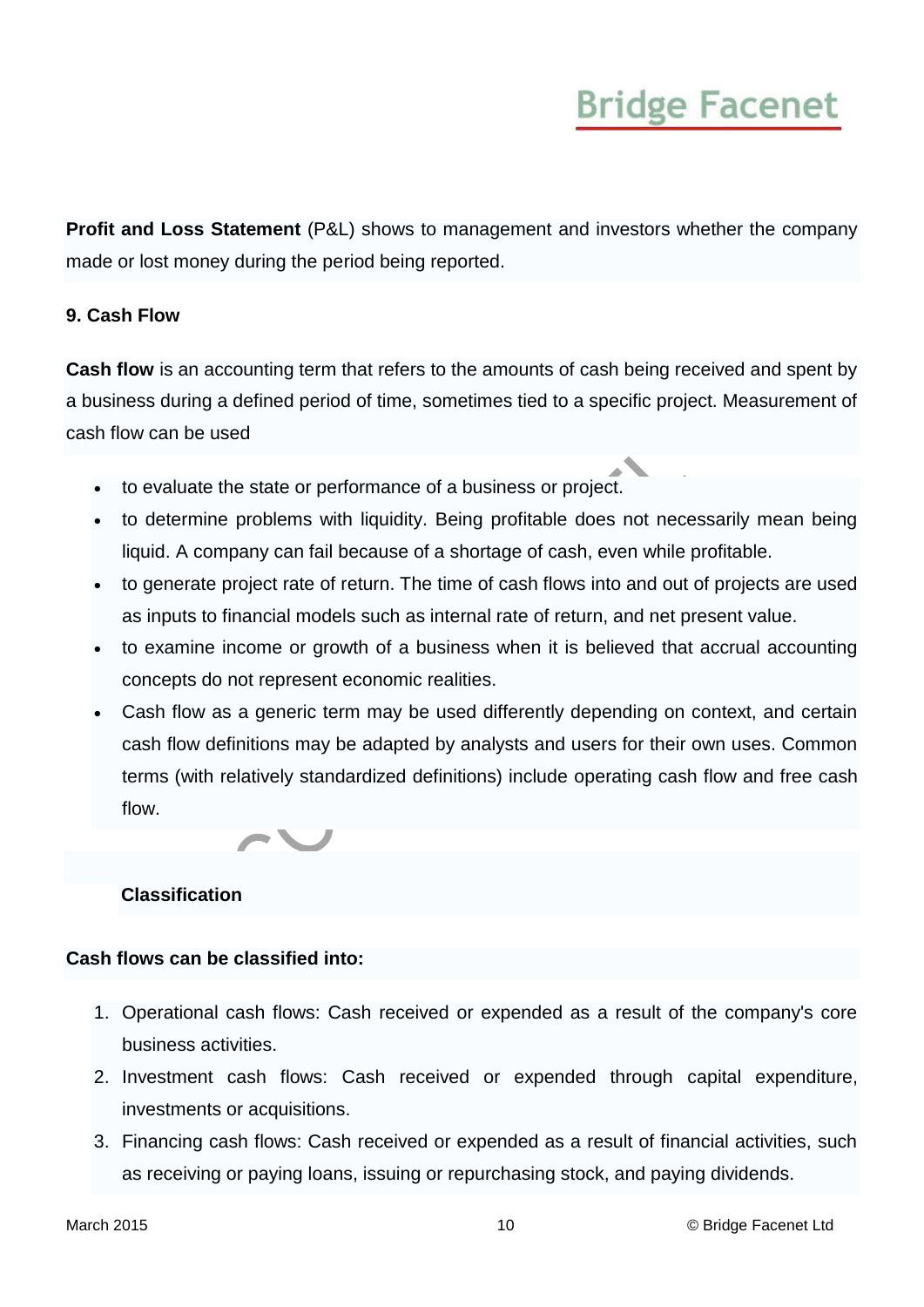All three together are necessary to reconcile the beginning cash balance to the ending cash balance.

#### <span id="page-10-0"></span>**Benefits from using Cash flow**

The cash flow statement is one of the four main financial statements of a company. The cash flow statement can be examined to determine the short-term sustainability of a company. If cash is increasing (and operational cash flow is positive), then a company will often be deemed to be healthy in the short-term. Increasing or stable cash balances suggest that a company is able to meet its cash needs, and remain solvent. This information cannot always be seen in the income statement or the balance sheet of a company. For instance, a company may be generating profit, but still have difficulty in remaining solvent.

The cash flow statement breaks the sources of cash generation into three sections: operational cash flows, investing and financing. This breakdown allows the user of financial statements to determine where the company is deriving its cash for operations.

#### <span id="page-10-1"></span>**Operating cash flow as proxy for income**

Many investors have lost faith in the value of published income statements. One way to by-pass them is to use cash flows instead. The feeling is that:

- cash flows cannot be forged. This presumption may be inaccurate.
- cash liquidity is necessary for survival. This is true, and even more important for businesses with limited access to financing.
- cash is tangible proof of income

#### <span id="page-10-2"></span>**10. Balance Sheet**

In formal bookkeeping and accounting, a balance sheet is a statement of the book value of all of the assets and liabilities (including equity) of a business or other organization or person at a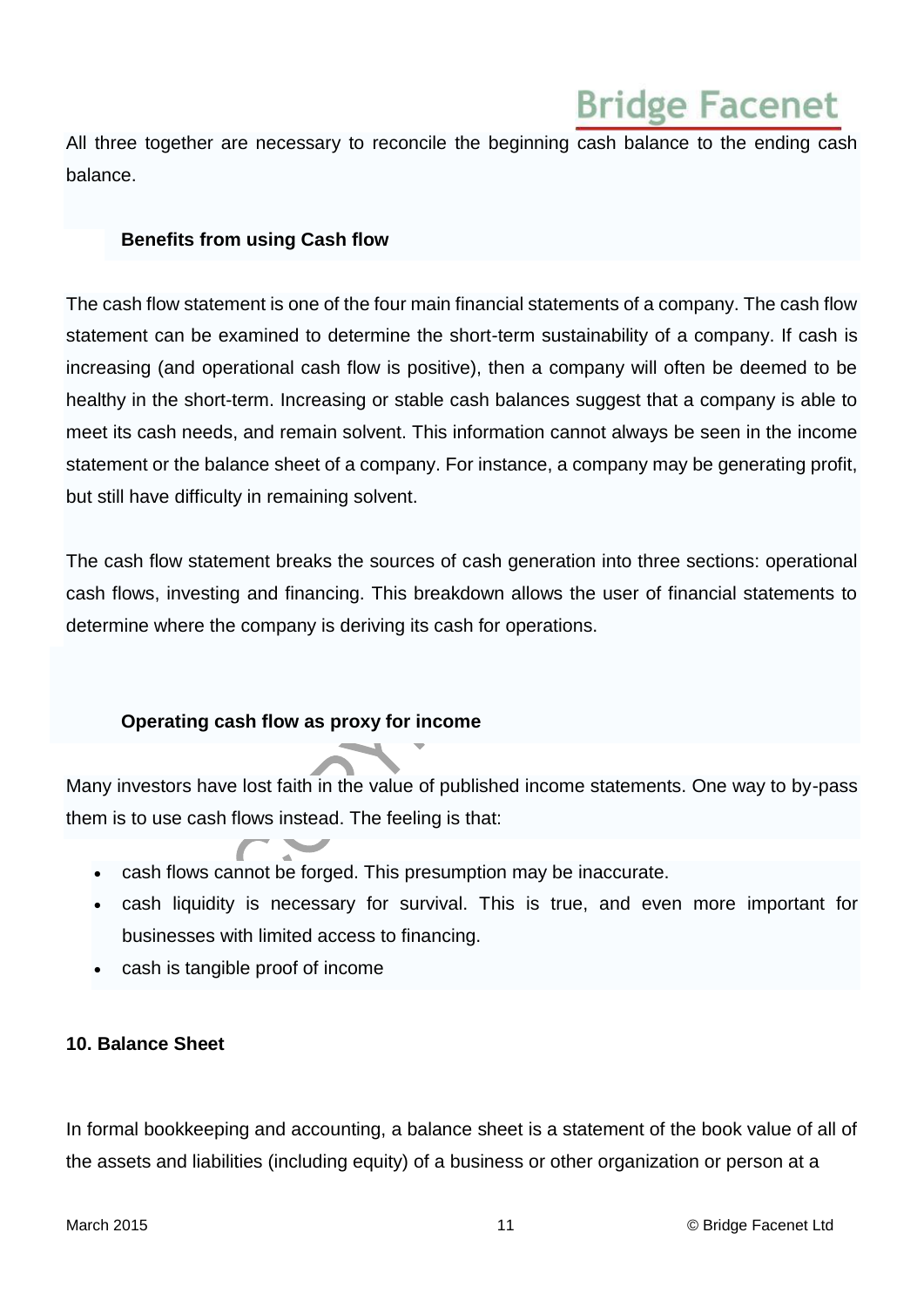particular date, such as the end of a "fiscal year." It is known as a balance sheet because it reflects an accounting identity:

the components of the balance sheet must (by definition) be equal, or in balance; in the most basic formulation, assets must equal liabilities and net worth, or equivalently, net worth must equal assets minus liabilities.

A balance sheet is often described as a "snapshot" of the company's financial condition on a given date. Of the four basic financial statements, the balance sheet is the only statement which applies to a single point in time, instead of a period of time.

A simple business, operating entirely in cash could measure its profits by simply withdrawing the entire bank balance at the end of the period, plus any cash in hand. However, real business is not paid immediately; it builds up inventories of goods to sell and they acquire buildings and equipment. In other words: businesses have assets and so they could not, even if they wanted to, immediately turn these into cash at the end of each period. Real business also owe money to suppliers and to tax authorities, and the proprietors do not withdraw all their original capital and profits at the end of each period. In other words businesses also have liabilities.

A modern balance sheet usually has three parts: assets, liabilities and shareholders' equity. The main categories of assets are usually listed first and are followed by the liabilities. The difference between the assets and the liabilities is known as the 'net assets' or the 'net worth' of the company.

The net assets shown by the balance sheet equals the third part of the balance sheet, which is known as the shareholders' equity. Formally, shareholders' equity is part of the company's liabilities: they are funds "owing" to shareholders (after payment of all other liabilities); usually, however, "liabilities" is used in the more restrictive sense of liabilities excluding shareholders' equity. The balance of assets and liabilities (including shareholders' equity) is not a coincidence. Records of the values of each account in the balance sheet are maintained using a system of accounting known as double-entry bookkeeping. In this sense, shareholders' equity by construction must equal assets minus liabilities, and are a residual.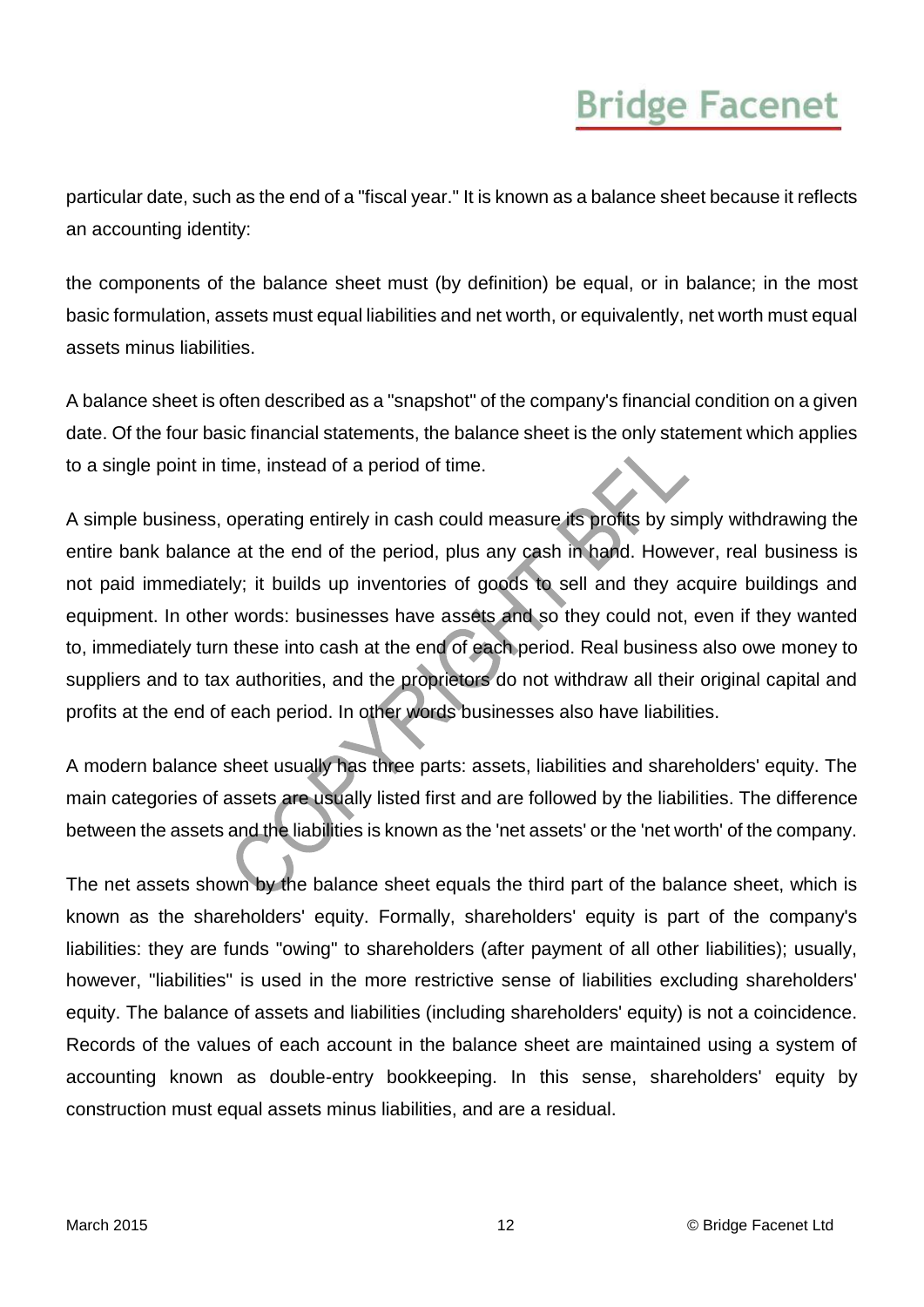#### <span id="page-12-0"></span>**Balance sheet structure**

The following balance sheet shows how assets, liabilities and equity are structured in the **BRIDGE** Business Plan. It does not show all possible kinds of assets, equity and liabilities, but it shows the most useful ones for our case:

#### **ASSETS**

Fixed Assets Invest acc. Invest Depreciation acc. Depreciation **Net Fixed Assets**



**Accounts Receivable Advances and Prepayments Inventory Deferred Tax Payments Other Current Assets Cash in Hand or at Bank Current Assets**

**TOTAL ASSETS** 

#### **Liabilities & Equity**

New Equity acc. Equity

٦

Compulsory Reserve Optional Reserve Dividends

Retained Earnings Loss Carried Forward (no tax impact) **Equity**

**Longterm Liabilities**

Accounts Payable Accrued Liabilities Shortterm borrowings

Due to related parties/shareholder loan Deferred revenues Other current liabilities Overdraft **Current Liabilities**

**TOTAL LIABILITIES& EQUITY**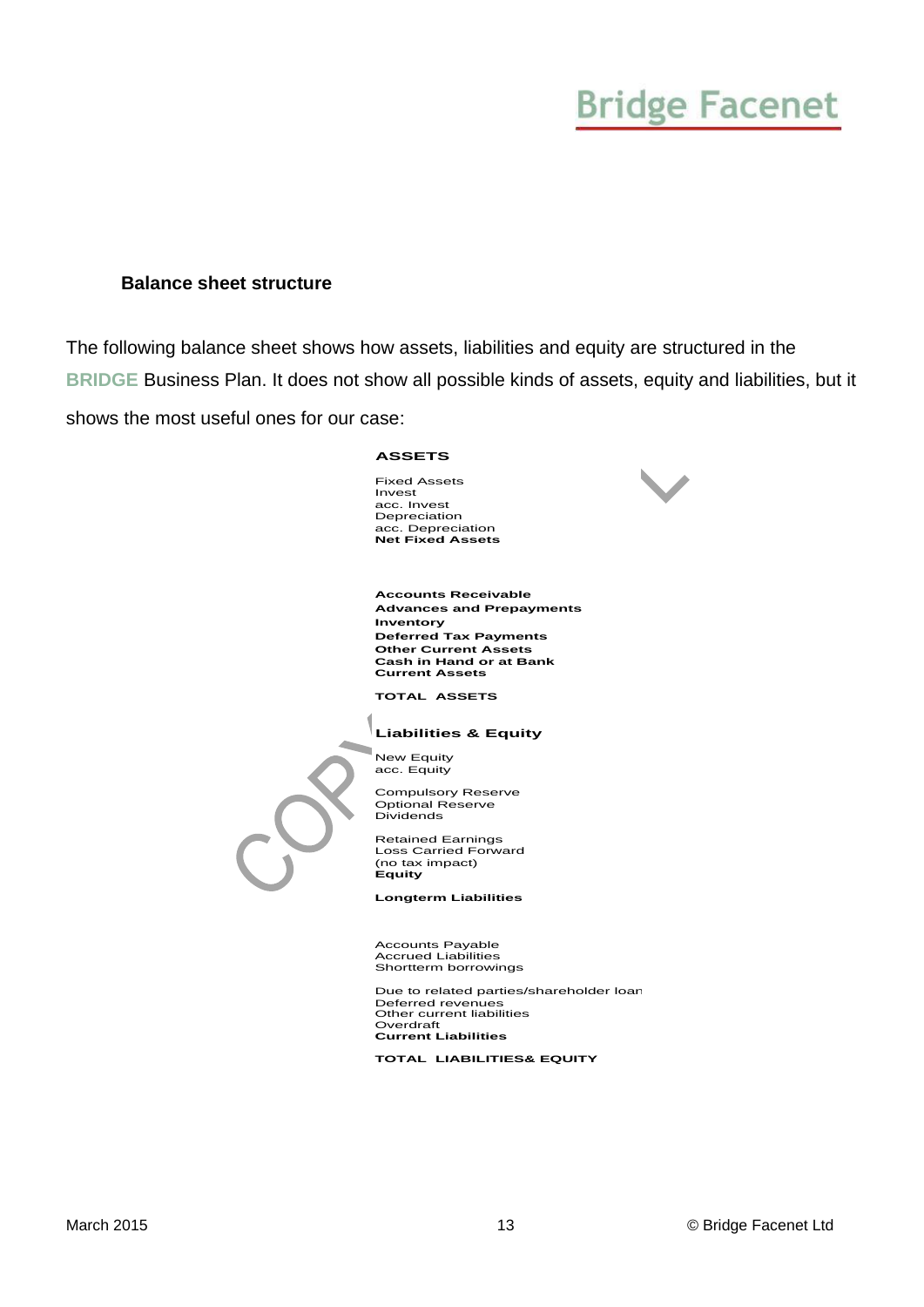### <span id="page-13-0"></span>**D. BRIDGE Business Plan (Sample)**

The business plan is built up by the Microsoft EXCEL software tool, and consists of different worksheets linked to each other where needed, consolidated into certain groups of sheets, each group in a different colour to make the plan more readable. The principal structure can be demonstrated by the following model map:



The business plan is based on a set of so called input sheets - green-coloured in the model map and in the EXCEL file - covering all data needed to calculate the business plan results. The data from the green coloured section are linked to blue coloured sheets, which are representing the major outcome of the business plan, in pink colour supporting data are listed, the red ones are summarizing the key results of the basic business plan calculations, outcome of the valuation (NPV, IRR) and of the sensitivity analysis.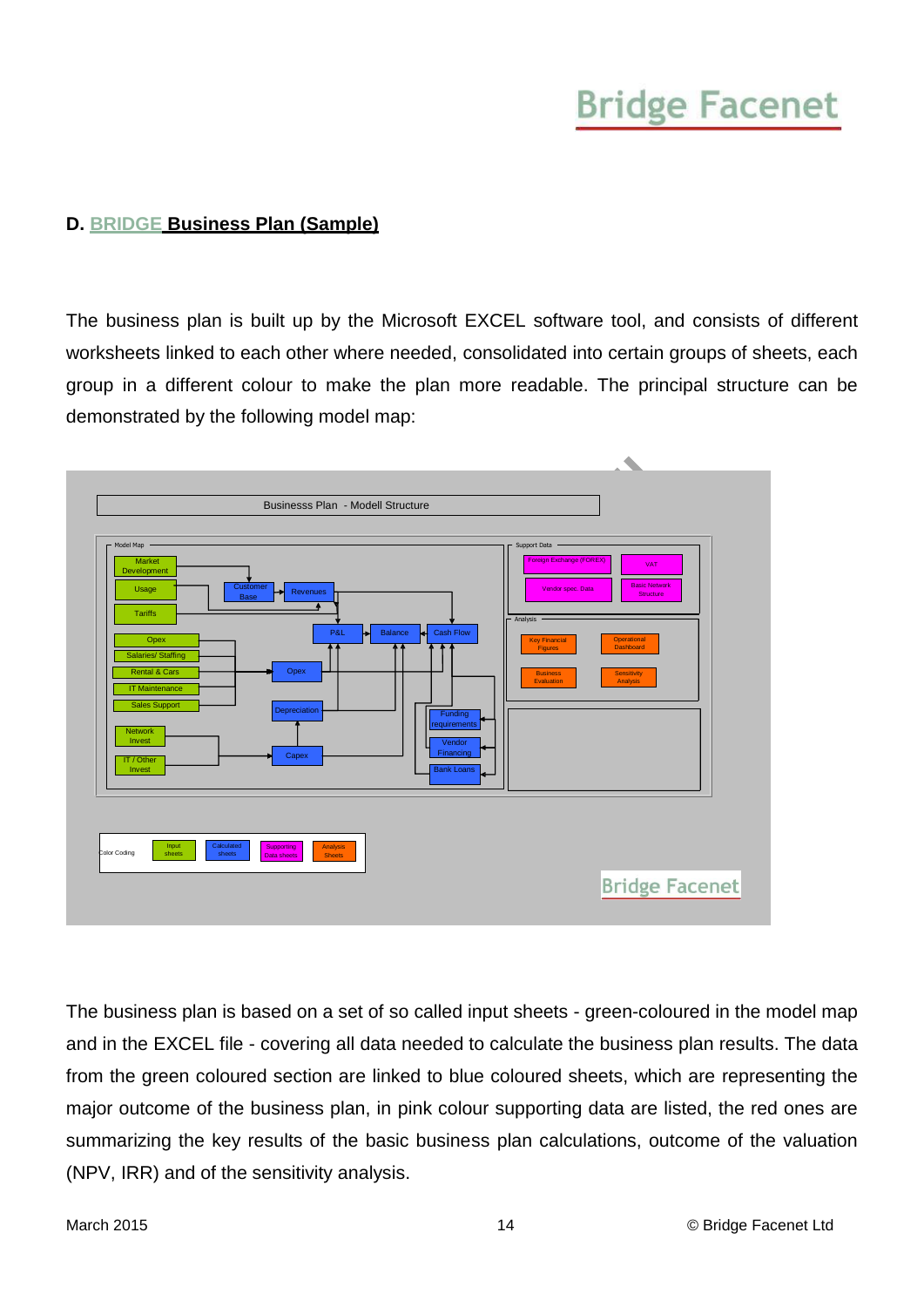**Example:** The relevant subscribers (in case of a ICT project) are calculated in the market development sheet (green), representing together with the usage patterns (green) and tariffs set by licence holder and regulatory conditions as defined by local telecommunications authorities (green) the input for the revenue calculation (blue). Based on corresponding sheets (green) all OPEX items (headcount/salaries, marketing, sales, IT/technical maintenance, etc.) and CAPEX/Depreciation (blue) are calculated and lead together with revenues to Profit/Loss and Cash Flow (blue). CAPEX expenses are considering all relevant investment cost for building up the network, IT environment and other equipment (vehicles, office building/furniture/IT) for providing telecommunications goods and services. Based on the cash flow streams the financial requirements will be calculated, either to be covered by equity, loans or vendor funding (blue). One additional impact to be noticed are interest payments, and repayment schemes which will influence Profit/Loss and Cash Flow in an iterative process. At the end of this complex process the balance sheet will be generated, which shows the assets and liabilities, debt and equity ratios for each year

To understand better the structure and working of the **BRIDGE** Business Plan model and to the make an interpretation of the results easier to understand, all relevant work sheets, their major content and functions are listed below:

| #              | Name                          | Major Content | Function             | Remarks         |
|----------------|-------------------------------|---------------|----------------------|-----------------|
| $\mathbf{1}$   | <b>BP</b> Input tariffs Local | Tariffs for   | Input for revenue    | Including       |
|                | Currencyl/USD                 | service       | calculation          | planned tariff  |
|                |                               | segments      |                      | changes         |
| $\overline{2}$ | BP Input usage                | Usage $(MoU)$ | Input for revenue    | Considering     |
|                |                               |               | calculation          | historical data |
|                |                               |               |                      | and forecast    |
| 3              | <b>BP</b> Input revenues      | Different     | Listing of different | Compilation in  |
|                |                               | revenue       | revenue sources      | "BP Revenues"   |
|                |                               | elements      | (voice, data etc.)   |                 |

### **The input section (green coloured) consists of:**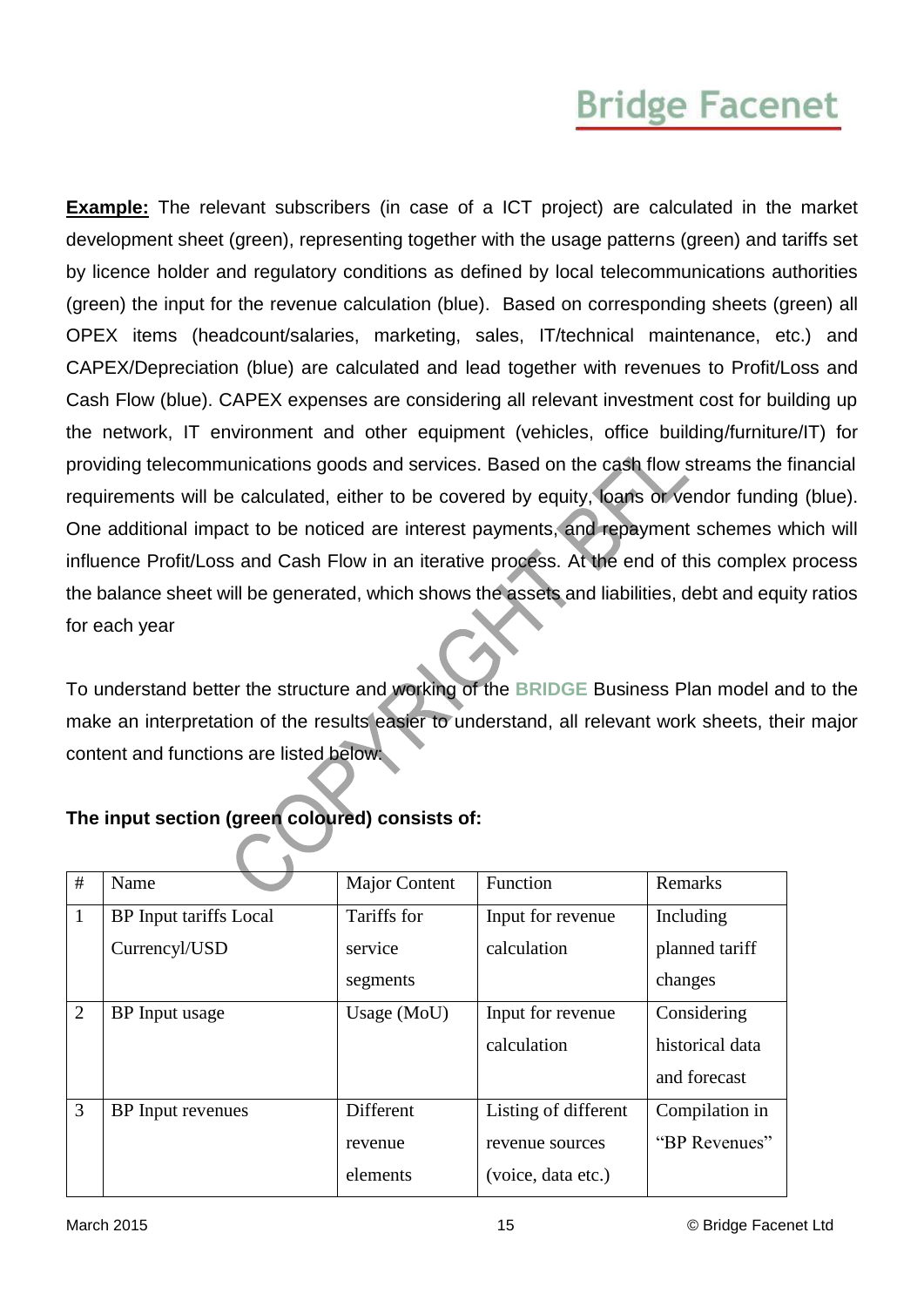| $\overline{4}$ | <b>BP</b> Input market     | Development of          | Basis for company     | Long term         |
|----------------|----------------------------|-------------------------|-----------------------|-------------------|
|                | development                | <b>Total Mobile</b>     | subscriber            | perspective,      |
|                |                            | Market,                 | development/market    | based on BCL      |
|                |                            | Competition             | share ("BP            | forecast model,   |
|                |                            |                         | Customer Base")       | not part of this  |
|                |                            |                         | (#23)                 | BP model          |
| 5              | <b>BP</b> input Capex      | Detailed listing        | Input for CAPEX       | Based on actual   |
|                |                            | of network              | calculation,          | prices and        |
|                |                            | components (in          | Depreciation          | benchmarks        |
|                |                            | monetary terms)         |                       |                   |
| 6              | BP input Opex              | <b>Detailed Listing</b> | Input for OPEX        |                   |
|                |                            | of all OPEX             | calculation           |                   |
|                |                            | items                   | (summary)             |                   |
| $\overline{7}$ | BP input salaries/staffing | Human resource          | <b>Input for OPEX</b> |                   |
|                |                            | cost, total and         | calculation (#6)      |                   |
|                |                            | per department          |                       |                   |
|                |                            | (fixed, variable)       |                       |                   |
|                |                            | , staffing figures      |                       |                   |
| 8              | BP input R & C             | Cost for data for       | Input for OPEX        |                   |
|                |                            | staff-based             | calculation (#6)      |                   |
|                |                            | office rental and       |                       |                   |
|                |                            | vehicle cost            |                       |                   |
| 9              | <b>BP</b> IT maintenance   | IT maintenance          | Input for OPEX        | Not applicable    |
|                |                            | cost per year,          | calculation           | to this Biz Plan, |
|                |                            | based on                |                       | corresponding     |
|                |                            | staffing and            |                       | elements in       |
|                |                            | customer                |                       | Input Opex (#     |
|                |                            | figures                 |                       | 6)                |
| 10             | BP sales support           | Sales cost              | Input for OPEX        | Not applicable    |
|                |                            |                         | calculation           | to this Biz Plan, |
|                |                            |                         |                       | corresponding     |
|                |                            |                         |                       | figures in Input  |
|                |                            |                         |                       | Opex $(#6)$       |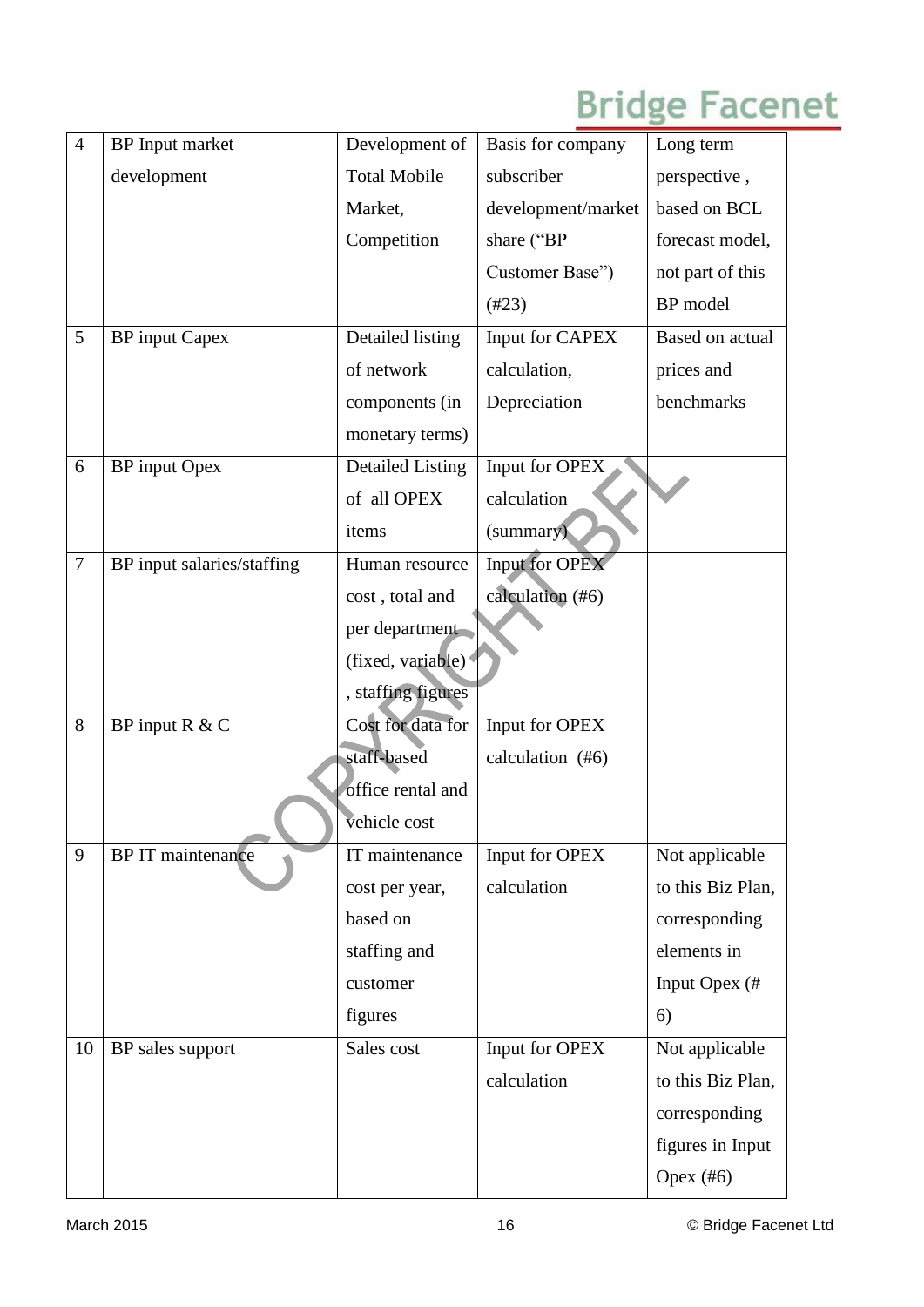### Four other sheets are providing additional data to the model (pink coloured)

| #  | Name                  | <b>Major Content</b>  | Function             | Remarks            |
|----|-----------------------|-----------------------|----------------------|--------------------|
| 11 | <b>BP VAT</b>         | VAT for               | Input for $#3, #18,$ | Not applicable     |
|    |                       | Revenues,             | #24, #25             | explicitly to this |
|    |                       | <b>CAPEX</b> and      |                      | Biz Plan as        |
|    |                       | <b>OPEX</b>           |                      | already            |
|    |                       |                       |                      | considered in      |
|    |                       |                       |                      | corresponding      |
|    |                       |                       |                      | figures/work       |
|    |                       |                       |                      | sheets             |
| 12 | <b>BP FOREX</b>       | Foreign               | Conversion from      |                    |
|    |                       | exchange rate         | Rial to USD and      |                    |
|    |                       | development           | vice versa           |                    |
| 13 | BP Vendor spec. data  | Vendor                | Input to #19         | Not applicable     |
|    |                       | specific funding      |                      | to this Biz Plan   |
|    |                       | data                  |                      |                    |
| 14 | BP basic network data | <b>Technical Data</b> | Input for CAPEX      | Not applicable     |
|    |                       | of Network            | and part of OPEX     | to this Biz Plan   |
|    |                       | structure (#          | calculation          | explicitly         |
|    |                       | sites, TRX, etc.)     |                      |                    |

The green coloured input sheets are linked to the blue coloured output sheets which represent the core results of the business plan:

| # | Name    | Major Content | Function              | Remarks |
|---|---------|---------------|-----------------------|---------|
|   | BP P& L | OPEX,         | P/L, profitability of |         |
|   |         | Revenues,     | company               |         |
|   |         | EBITDA,       |                       |         |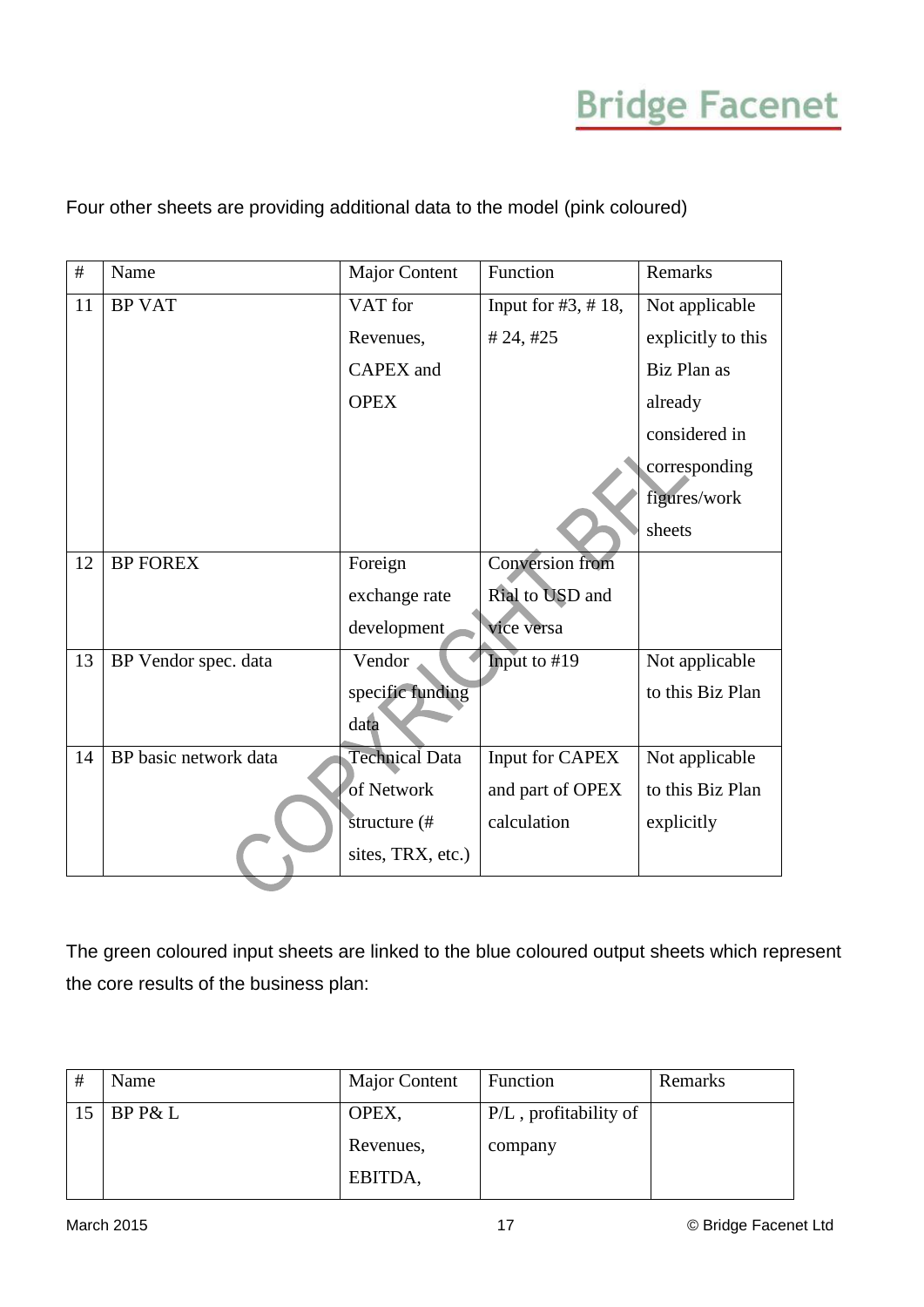|    |                                | EBIT, P&L       |                     |                     |
|----|--------------------------------|-----------------|---------------------|---------------------|
|    |                                | after tax       |                     |                     |
| 16 | <b>BP Cash Flow</b>            | Status of cash  | Liquidity status of |                     |
|    |                                | received and    | company/Evaluation  |                     |
|    |                                | spent,          |                     |                     |
| 17 | <b>BP</b> Balance Sheet        | Assets and      | Book value of the   |                     |
|    |                                | Liabilities     | company             |                     |
|    |                                |                 |                     |                     |
| 18 | <b>BP</b> Revenues             | Revenues        | Revenue streams     | Summary of #3       |
|    |                                | differentiated  |                     |                     |
|    |                                | by type and     |                     |                     |
|    |                                | source          |                     |                     |
| 19 | <b>BP Funding Requirements</b> | Funding needs   | Input for Loan      | Input from $# 16$ , |
|    |                                | (loans, equity) | calculation, cash   | 21, 20 etc.         |
|    |                                |                 | flow                |                     |
| 20 | <b>BP Bank Loans</b>           | Bank Loans,     | Funding, not        |                     |
|    |                                | Repayments,     | covered by equity   |                     |
|    |                                | interests       | and vendor          |                     |
|    |                                |                 | financing           |                     |
| 21 | <b>BP</b> Vendor Financing     | Different       | Input for Loan      | Not applicable      |
|    |                                | sources of      | calculation, cash   | in this Biz Plan,   |
|    |                                | vendor          | flow                | to be defined       |
|    |                                | financing       |                     | after vendor        |
|    |                                | (CAPEX),        |                     | negotiations        |
|    |                                | repayment,      |                     |                     |
|    |                                | interests       |                     |                     |
| 22 | <b>BP Working Capital</b>      | Payables,       |                     | Input to Cash       |
|    |                                | receivables,    |                     | Flow $(\# 13)$      |
| 23 | <b>BP Customer Base</b>        | Number of       |                     | Input from #4,      |
|    |                                | customer        |                     | input for           |
|    |                                | differentiated  |                     | revenue             |
|    |                                | by customer     |                     | calculation         |
|    |                                | segments        |                     | (#15)               |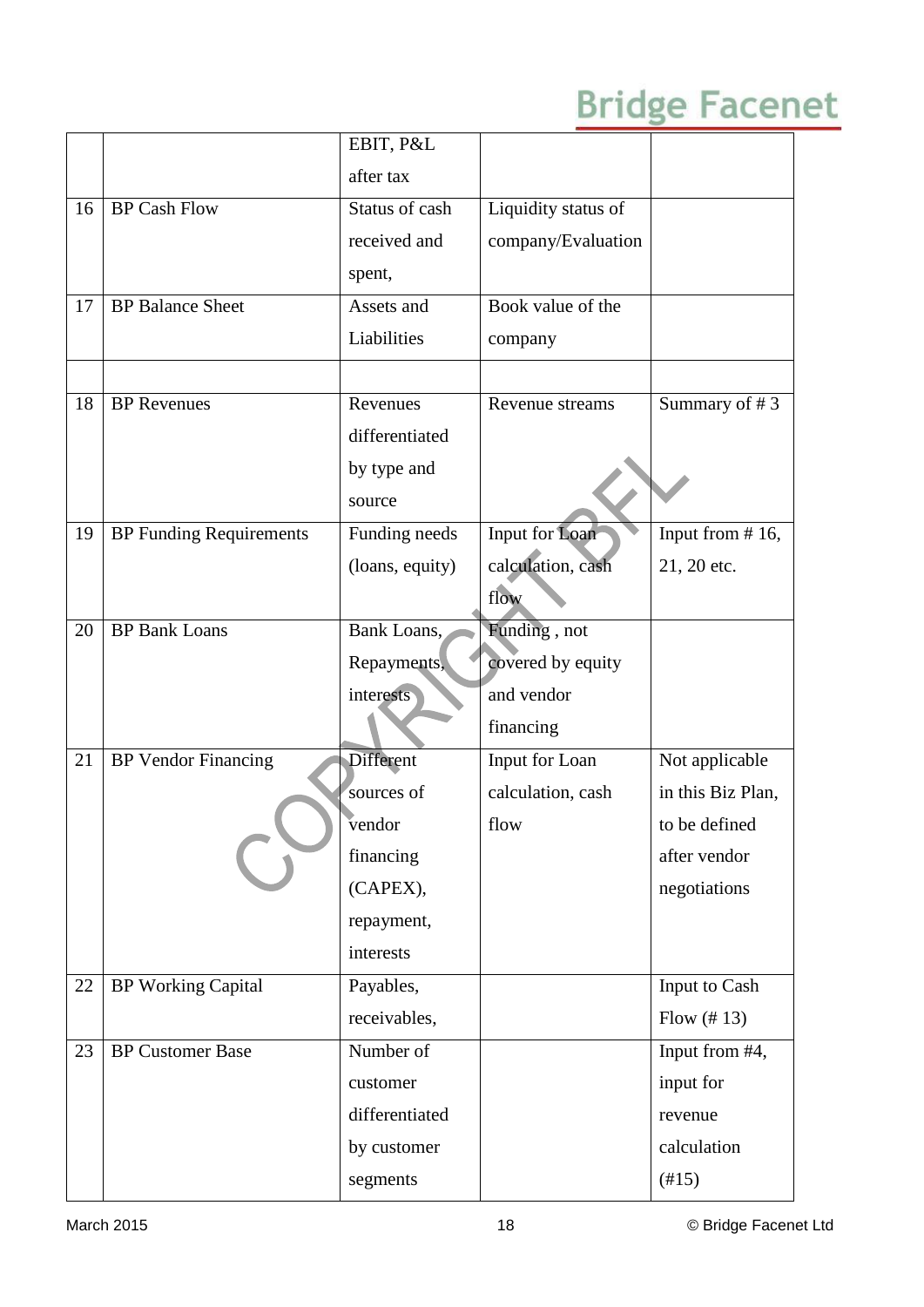| 24 | <b>BP CAPEX</b>        | Summary         | Input to P/L, cash   |                  |
|----|------------------------|-----------------|----------------------|------------------|
|    |                        | Investment cost | flow                 |                  |
| 25 | <b>BP OPEX</b>         | Summary         | Input to P/L, Cash   |                  |
|    |                        | <b>OPEX</b>     | Flow                 |                  |
| 26 | <b>BP</b> Depreciation | Changes in      | Input to $P/L$ ,     | Input from $# 6$ |
|    |                        | Asset value     | <b>Balance Sheet</b> |                  |

Even if the output sheets listed above already give an impression of economic results of the company for an 15 year time period, the model provides four other sheets which support the final evaluation of the company and its business (red colour)

| #  | Name                         | <b>Major Content</b> | Function               | Remarks              |
|----|------------------------------|----------------------|------------------------|----------------------|
| 27 | <b>Key Financial Figures</b> | Major financial      | <b>Summary Sheet</b>   |                      |
|    |                              | findings             |                        |                      |
| 28 | <b>Operational Dashboard</b> | Major Findings,      | <b>Summary Sheet</b>   |                      |
|    |                              | including.           |                        |                      |
|    |                              | technical data       |                        |                      |
|    |                              | (network             |                        |                      |
|    |                              | figures etc.)        |                        |                      |
| 29 | Valuation                    | NPV, IRR             | Calculation of         | In this Biz Plan     |
|    |                              | calculation          | profitability,         | not applicable       |
|    |                              | including            | long-term value of     | explicitly, but      |
|    |                              | terminal value       | business               | part of BP Cash      |
|    |                              |                      |                        | Flow $(\text{\#}16)$ |
| 30 | <b>Sensitivity Analysis</b>  | Key driver for       | <b>Risk assessment</b> |                      |
|    |                              | changing             |                        |                      |
|    |                              | business results     |                        |                      |

To illustrate the structure of the model and its results the following sheets are extracted from an approved GSM/UMTS-Business Plan, showing: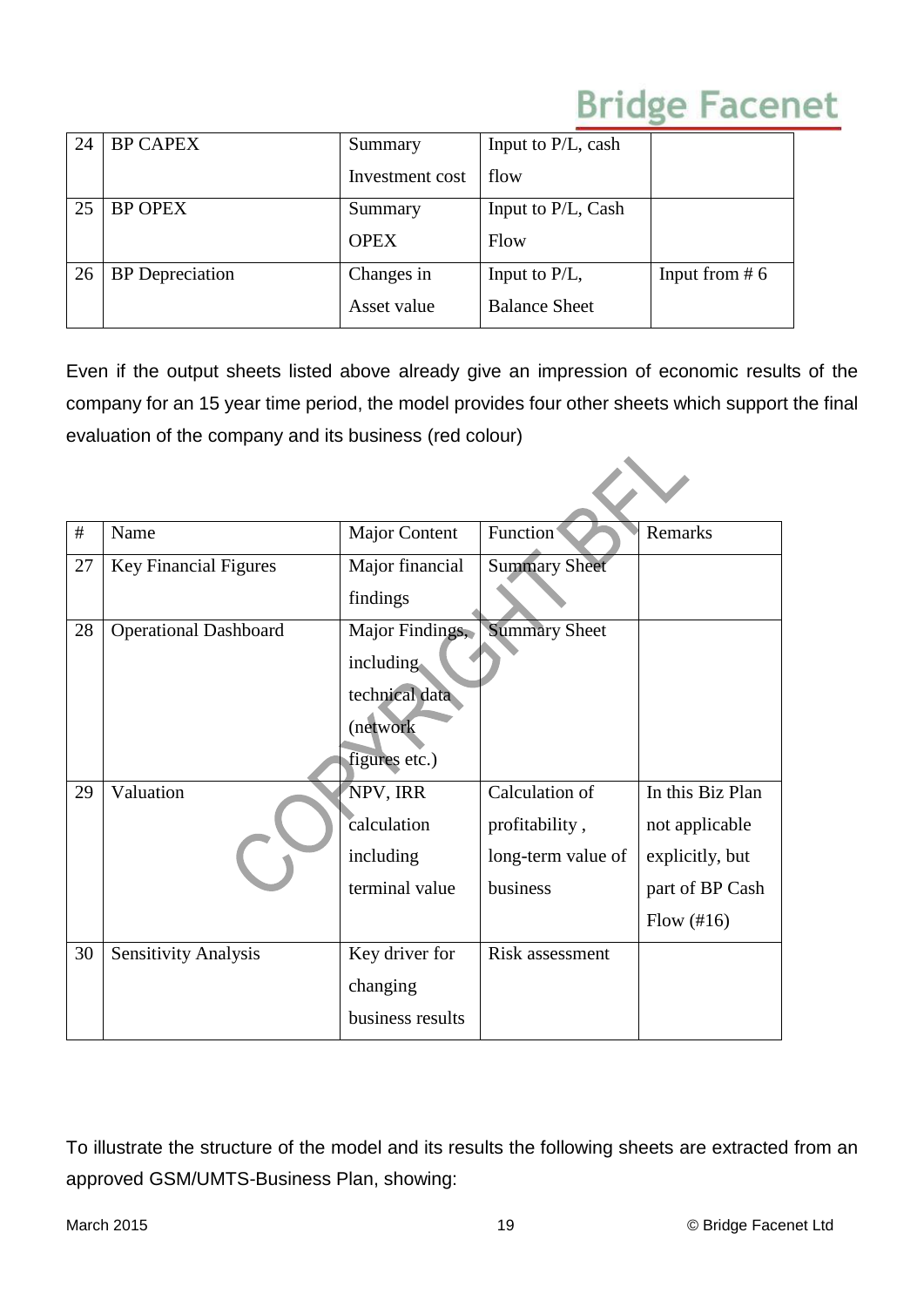$\hat{\mathbf{x}}$ 

- BP Input market development (#4)
- Input Usage (# 2)
- Revenues (# 18)
- OPEX (# 25)
- CAPEX  $(# 24)$
- Profit/Loss Account (# 15)
- Cash Flow /Evaluation (# 16)
- Key financial figures (# 27)

### **Chart 1: "BP Input Market Development" - sheet**

| <b>Subscriber Development</b> |              | Model<br>Map |            |            |            |            |                |            |
|-------------------------------|--------------|--------------|------------|------------|------------|------------|----------------|------------|
| year                          | 2005         | 2006         | 2007       | 2008       | 2009       | 2010       | 2011           | 2012       |
| index                         |              |              |            |            | $\Omega$   |            | $\overline{2}$ | 3          |
| pop growth                    |              |              | 1,61%      | 1.61%      | 1,61%      | 1,61%      | 1,61%          | 1,61%      |
| population                    | 69.568.509   | 70.473.000   | 71.607.615 | 72.760.498 | 73.931.942 | 75.122.246 | 76.331.714     | 77.560.655 |
| pop 0-14                      | 23%          | 16.349.736   | 16.612.967 | 16.880.436 | 17.152.211 | 17.428.361 | 17.708.958     | 17.994.072 |
|                               |              |              |            |            |            |            |                |            |
| pop 15-64                     | 71%          | 50.317.722   | 51.127.837 | 51.950.996 | 52.787.407 | 53.637.284 | 54.500.844     | 55.378.308 |
| pop 65+                       | 5%<br>100,0% | 3.805.542    | 3.866.811  | 3.929.067  | 3.992.325  | 4.056.601  | 4.121.913      | 4.188.275  |
| decline in in-activity (1)    | 3,0%         | 30,0%        | 29,1%      | 28,2%      | 27,4%      | 26,6%      | 25,8%          | 25,0%      |
| in-active pop                 |              | 21.141.900   | 20.837.816 | 20.538.106 | 20.242.706 | 19.951.555 | 19.664.592     | 19.381.756 |
| addressed pop                 |              | 50,317.722   | 51.127.837 | 51.950.996 | 52.787.407 | 53.637.284 | 54.500.844     | 55.378.308 |
| <b>Market Growth</b>          |              |              |            |            |            |            |                |            |
| <b>Total Market</b>           | 8.510.000    | 17.477.279   | 19.282.548 | 20.713.000 | 30.219.000 | 36.935.000 | 47.691.000     | 54.656.000 |
| net growth                    | 0            | 8.967.279    | 1.805.269  | 1.430.452  | 9.506.000  | 6.716.000  | 10.756.000     | 6.965.000  |
| growth%                       | 0%           | 105%         | 10%        | 7%         | 46%        | 22%        | 29%            | 15%        |
| penetration total             | 12,23%       | 24.80%       | 26,93%     | 28.47%     | 40.50%     | 49,70%     | 61,98%         | 69.80%     |
| penetration addressed pop     | 0,00%        | 34,73%       | 37,71%     | 39,87%     | 57,25%     | 68,86%     | 87,51%         | 98,70%     |
| <b>New Ceiling Forecast</b>   | 25,0%        | 25,0%        | 27,4%      | 29,6%      | 40,5%      | 49,7%      | 62,0%          | 69,8%      |

………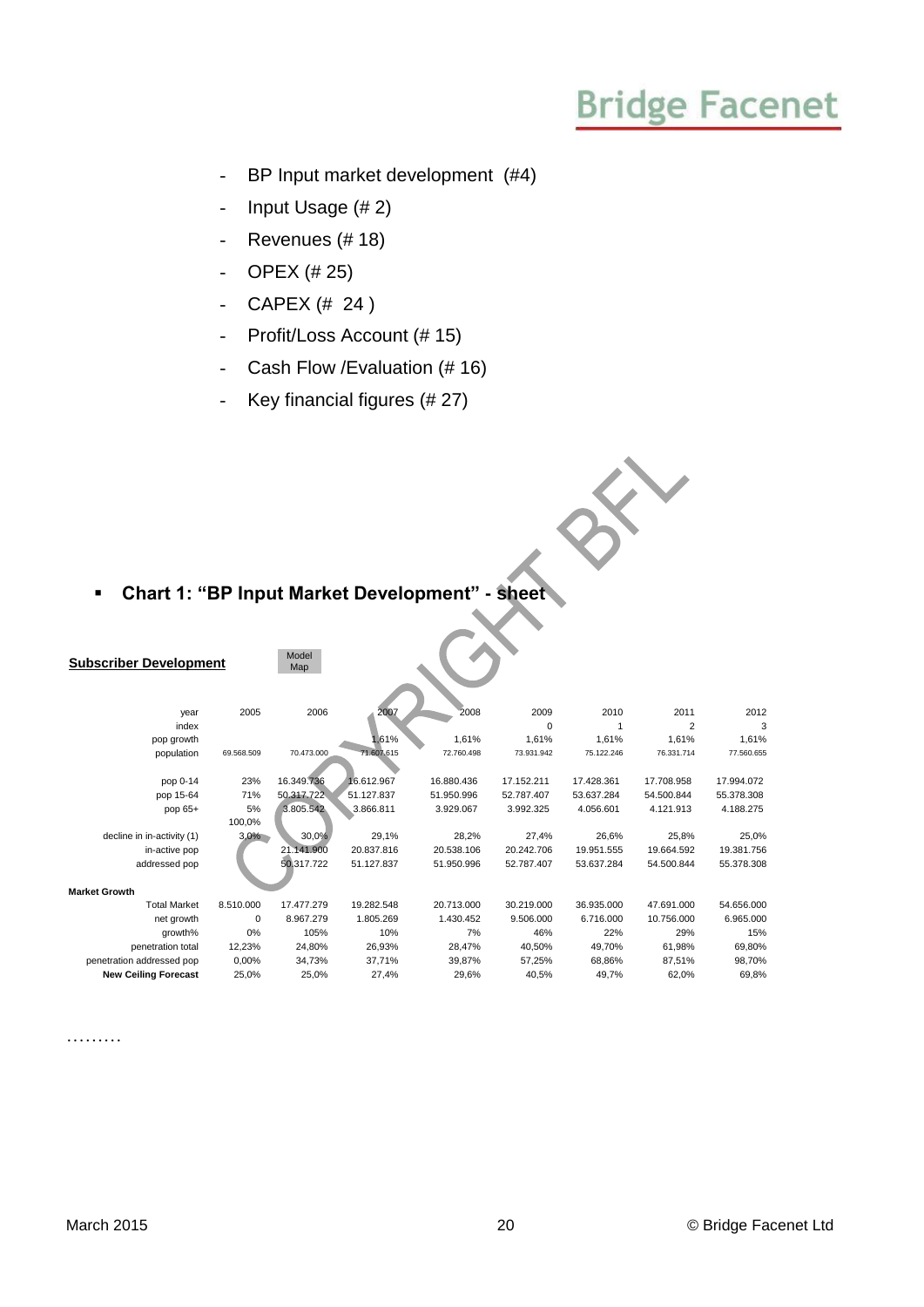| TCI                 |             |             |             |             |             |              |            |            |
|---------------------|-------------|-------------|-------------|-------------|-------------|--------------|------------|------------|
| <b>GSM EOY subs</b> | 8510000     | 16927279    | 17789202    | 18684149    | 24088803    | 26303664     | 28451361   | 29958449   |
| net adds            | 0           | 8.417.279   | 861.923     | 894.947     | 5.404.654   | 2.214.862    | 2.147.697  | 1.507.088  |
| churn               | 0.0%        | 4.0%        | 4.0%        | 4.0%        | 4.0%        | 10.0%        | 15.0%      | 12,0%      |
| disconnects         | 0           | $\mathbf 0$ | $\mathbf 0$ | $\Omega$    | $\Omega$    | $\Omega$     | 0          | $\Omega$   |
| switching to others | 100%        | 340.400     | 677.091     | 711.568     | 747.366     | 2.408.880    | 3.945.550  | 3.414.163  |
| gross adds          | 0           | $\mathbf 0$ | $\mathbf 0$ | 894.947     | 5.404.654   | 4.623.742    | 6.093.247  | 4.921.251  |
| penetration total   | 0.00%       | 24,02%      | 24,84%      | 25,68%      | 32,58%      | 35,01%       | 37,27%     | 38,63%     |
| <b>Iran Cell</b>    |             |             |             |             |             |              |            |            |
| <b>GSM EOY subs</b> | $\mathbf 0$ | 550.000     | 1.493.346   | 2.028.851   | 5.104.861   | 7.777.009    | 12.719.749 | 15.753.869 |
| net adds            | $\Omega$    | 550.000     | 943.346     | 535.505     | 3.076.010   | 2.672.148    | 4.942.740  | 3.034.120  |
| churn               | 0%          | 0%          | 0%          | 0%          | 0%          | 2%           | 5%         | 10%        |
| disconnects         | 0           | $\mathbf 0$ | $\mathbf 0$ | $\Omega$    | $\mathbf 0$ | $\mathbf 0$  | 0          | $\Omega$   |
| switching to others | 100%        | $\mathbf 0$ | $\mathbf 0$ | $\Omega$    | $\Omega$    | 102.097      | 388.850    | 1.271.975  |
| gross adds          | 0           | $\mathbf 0$ | $\mathbf 0$ | 535505      | 3076010     | 2774245      | 5331591    | 4306095    |
| penetration total   | 0.00%       | 0.78%       | 2,09%       | 2.79%       | 6.90%       | 10.35%       | 16.66%     | 20,31%     |
| Newco               |             |             |             |             |             |              |            |            |
| EOY subs            | 0           | $\mathbf 0$ | 0           | $\mathbf 0$ | 1.025.337   | 2.854.327    | 6.519.889  | 8.943.682  |
| average in year     |             | 0           | 0           | 0           | 512.668     | 1.939.832    | 4.687.108  | 7.731.786  |
| net adds            | $\Omega$    | $\mathbf 0$ | $\mathbf 0$ | $\Omega$    | 1.025.337   | 1.828.990    | 3.665.563  | 2.423.793  |
| churn               | 0%          | 0%          | 0%          | 0%          | 0%          | 2%           | 5%         | 10%        |
| disconnects         | 0           | 0           | 0           | 0           | $\mathbf 0$ | $\mathbf{0}$ | $\Omega$   | $\Omega$   |
| switching to others | 1           | $\mathbf 0$ | 0           | $\Omega$    | $\Omega$    | 20.507       | 142.716    | 651.989    |
| gross adds          | 0           | $\mathbf 0$ | $\mathbf 0$ | $\mathbf 0$ | 1.025.337   | 1.849.497    | 3.808.279  | 3.075.782  |
| penetration total   | 0%          | 0%          | 0%          | 0%          | 1%          | 4%           | 9%         | 12%        |
|                     |             |             |             |             |             |              |            |            |

Derived from historical data on population and macroeconomic development and expectations for the next 15 years the number of subscribers and expected market share for the operator and its competitors are calculated.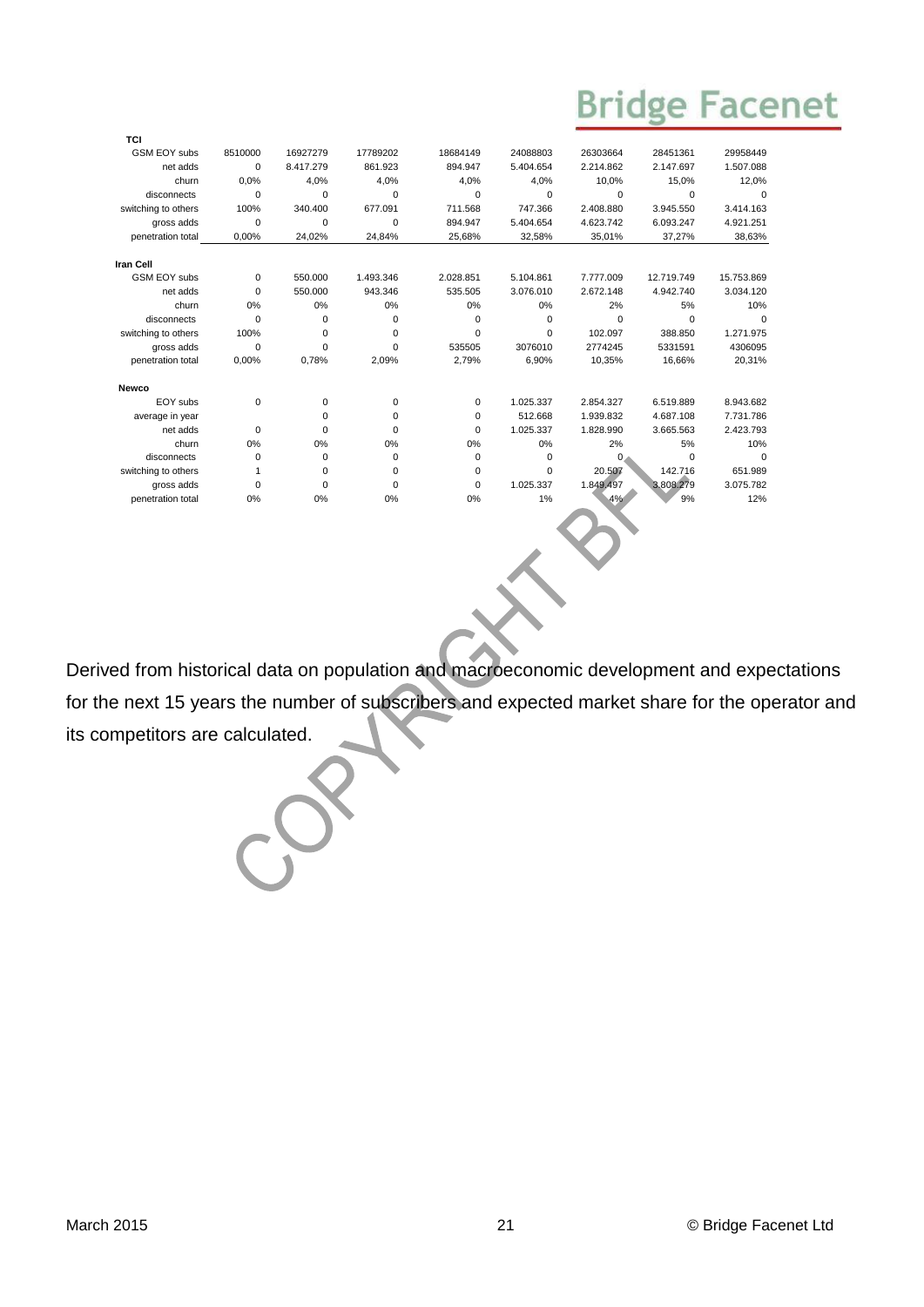### **Chart 2: "Input usage"-Sheet**

Based on subscriber development usage patterns for different client segments in terms of post/prepaid, incoming/outgoing, etc. are calculated.

| Short Message Service (SMS)        | SMS/sub/monat |       | 80    | 80    | 78     | 78     | 78     | 77     |
|------------------------------------|---------------|-------|-------|-------|--------|--------|--------|--------|
| Monthly Usage per Subscriber       |               |       |       |       |        |        |        |        |
| Annual usage change                |               |       |       |       |        |        |        |        |
| Postpaid                           |               |       |       |       |        |        |        |        |
| outgoing                           | $\%$          |       | $-7%$ | $-7%$ | $-5%$  | $-5%$  | $-5%$  | $-5%$  |
| outgoing                           | $\%$          |       | $-5%$ | $-5%$ | $-5%$  | $-5%$  | $-5%$  | $-5%$  |
| Prepaid                            |               |       |       |       |        |        |        |        |
| outgoing                           | $\%$          |       | $-5%$ | $-5%$ | $-5%$  | $-5%$  | $-5%$  | $-5%$  |
| outgoing                           | %             |       | $-5%$ | $-5%$ | $-5%$  | $-5%$  | $-5%$  | $-5%$  |
| Postpaid                           |               |       |       |       |        |        |        |        |
| outgoing                           | min           | 350   | 326   | 303   | 288    | 273    | 260    | 247    |
| incoming                           | min           | 175   | 166   | 158   | 150    | 143    | 135    | 129    |
| Prepaid                            |               |       |       |       |        |        |        |        |
| outgoing                           | min           | 130   | 124   | 117   | 111    | 106    | 101    | 96     |
| incoming                           | min           | 65    | 62    | 59    | 56     | 53     | 50     | 48     |
| blended average outgoing           |               | 196   | 184   | 172   | 162    | 153    | 145    | 137    |
| blended average incoming           |               | 98    | 93    | 88    | 83     | 78     | 74     | 70     |
|                                    |               |       |       |       |        |        |        |        |
| <b>Erlangs in the Busy Hour</b>    |               |       |       |       |        |        |        |        |
| Busy hour percentage               | $\%$          | 13%   | 13%   | 13%   | 13%    | 13%    | 13%    | 13%    |
|                                    |               |       |       |       |        |        |        |        |
| Weighted Postpaid share busy hour  |               |       |       |       |        |        |        |        |
| outgoing                           | mErl          | 9,48  | 8,82  | 8,03  | 7,48   | 6,96   | 6,48   | 6,04   |
| incoming                           | mErl          | 4,74  | 4,50  | 4,19  | 3,90   | 3,63   | 3,38   | 3,15   |
| Weighted Prepaid share busy hour   |               |       |       |       |        |        |        |        |
| outgoing                           | mErl          | 8,22  | 7,80  | 7,48  | 7,16   | 6,86   | 6,57   | 6,29   |
| incoming                           | mErl          | 4,11  | 3,90  | 3,74  | 3,58   | 3,43   | 3,28   | 3,14   |
|                                    |               |       |       |       |        |        |        |        |
| Average billable mErl              | mErl          | 26,54 | 25,03 | 23,44 | 22,13  | 20,89  | 19,72  | 18,62  |
| Network dimensioning with overhead | mErl          | 28,67 | 27,03 | 25,32 | 23,90  | 22,56  | 21,30  | 20,11  |
| Overhead                           | %             | 8%    | 8%    | 8%    | 8%     | 8%     | 8%     | 8%     |
|                                    |               |       |       |       |        |        |        |        |
| Postpaid                           | $mE$ rl       | 47,40 | 44,39 | 41,59 | 39,51  | 37,53  | 35,66  | 33,87  |
| Prepaid                            | mErl          | 17,60 | 16,72 | 15,89 | 15,09  | 14,34  | 13,62  | 12,94  |
| <b>Total Erlangs needed</b>        |               |       | 12830 | 45476 | 103714 | 161498 | 185313 | 191582 |
|                                    |               |       |       |       |        |        |        |        |
|                                    |               |       |       |       |        |        |        |        |
|                                    |               |       |       |       |        |        |        |        |
|                                    |               |       |       |       |        |        |        |        |
|                                    |               |       |       |       |        |        |        |        |
|                                    |               |       |       |       |        |        |        |        |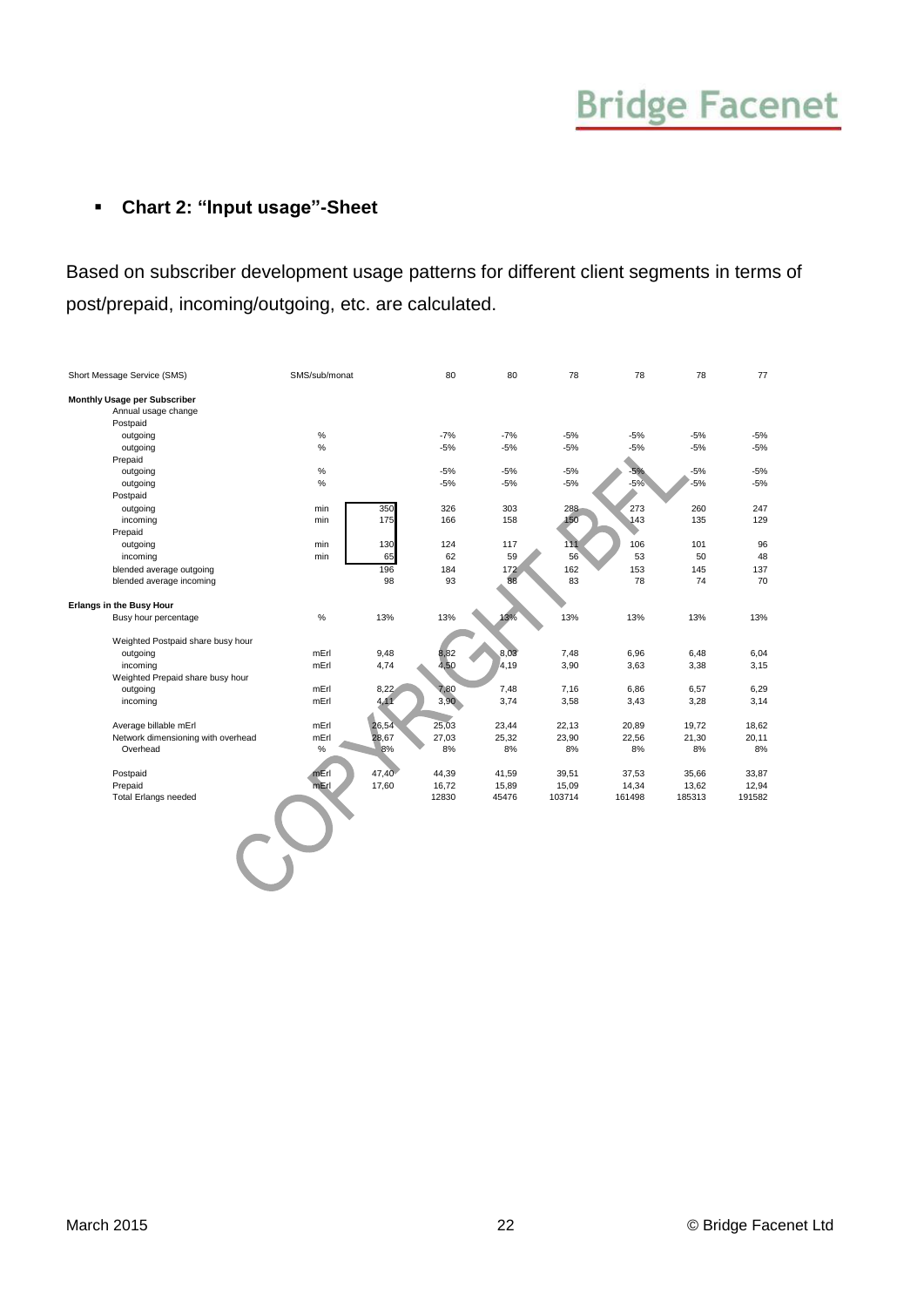The consolidation of the two former sheets will be done in the so called "Input Revenues" sheet and "BP revenues sheet":

### **Chart 3a: "Input Revenues" - sheet**

| <b>Revenue Calculation</b>                |                | Model<br>Map |           |                        |           |           |           |           |
|-------------------------------------------|----------------|--------------|-----------|------------------------|-----------|-----------|-----------|-----------|
| year<br>index                             |                | 0            | 2009<br>1 | 2010<br>$\overline{2}$ | 2011<br>3 | 2012<br>4 | 2013<br>5 | 2014<br>6 |
|                                           |                |              |           |                        |           |           |           |           |
| <b>Usage Revenues (by user)</b>           | <b>Mio USD</b> | 0,00         | 64,46     | 217,46                 | 473,47    | 703,94    | 771,36    | 761,63    |
| Postpaid                                  | Mio USD        | 0,00         | 32,00     | 105,42                 | 226,57    | 332,53    | 359,71    | 350,64    |
| Peak                                      | Mio USD        | 0,00         | 22,40     | 73,79                  | 158.60    | 232,77    | 251.80    | 245,45    |
| Off-Peak                                  | Mio USD        | 0,00         | 9,60      | 31,63                  | 67,97     | 99,76     | 107,91    | 105,19    |
| Prepaid                                   | Mio USD        | 0.00         | 32.46     | 112,03                 | 246,90    | 371,41    | 411,65    | 410,99    |
| Peak                                      | Mio USD        | 0,00         | 17,85     | 61,62                  | 135,79    | 204,28    | 226,41    | 226,05    |
| Off-Peak                                  | Mio USD        | 0,00         | 14,61     | 50,42                  | 111,10    | 167,14    | 185,24    | 184,95    |
| <b>Usage Revenues (by destination)</b>    | <b>Mio USD</b> | 0,00         | 64,46     | 217,46                 | 473,47    | 703,94    | 771,36    | 761,63    |
| Peak                                      | Mio USD        | 0,00         | 40,26     | 135,41                 | 294,39    | 437,05    | 478,20    | 471,50    |
| Mobile-Mobile on-net Local                | Mio USD        | 0.00         | 0.00      | 0.00                   | 0.00      | 0.00      | 0.00      | 0.00      |
| Mobile-Mobile on-net National             | Mio USD        | 0,00         | 1,80      | 11,60                  | 31,13     | 49,17     | 56,58     | 58,09     |
| Mobile-Mobile off-net Local               | Mio USD        | 0.00         | 0.00      | 0,00                   | 0.00      | 0.00      | 0,00      | 0,00      |
|                                           |                |              |           |                        |           |           |           |           |
| Mobile-Fixed Local                        | Mio USD        | 0,00         | 14.56     | 42.31                  | 85.37     | 126,26    | 137,58    | 135,16    |
| Mobile-Mobile off-net / Fixed National    | Mio USD        | 0,00         | 20,86     | 70,90                  | 153,87    | 224,47    | 241,70    | 234,76    |
| Mobile-International                      | Mio USD        | 0,00         | 3,04      | 10,60                  | 24,02     | 37,15     | 42,35     | 43,50     |
| Off-Peak                                  | Mio USD        | 0,00         | 24,21     | 82,04                  | 179,07    | 266,90    | 293,16    | 290,14    |
| Mobile-Mobile on-net Local                | Mio USD        | 0.00         | 0,00      | 0.00                   | 0.00      | 0,00      | 0,00      | 0.00      |
| Mobile-Mobile on-net National             | Mio USD        | 0.00         | 1.09      | 7.09                   | 19.11     | 30,31     | 35,03     | 36.13     |
| Mobile-Mobile off-net Local               | Mio USD        | 0,00         | 0,00      | 0,00                   | 0,00      | 0,00      | 0,00      | 0,00      |
| Mobile-Fixed Local                        | Mio USD        | 0.00         | 9.03      | 26.56                  | 53,94     | 80,11     | 87,67     | 86,50     |
| Mobile-Mobile off-net / Fixed National    | Mio USD        | 0.00         | 12.50     | 42.83                  | 93,37     | 136,81    | 47.94     | 144.31    |
| Mobile-International                      | Mio USD        | 0,00         | 1,58      | 5,57                   | 12,66     | 19,66     | 22,50     | 23,20     |
| <b>Subscription Revenues</b>              | <b>Mio USD</b> | 0,00         | 1,48      | 5,47                   | 12,96     | 20,96     | 24,96     | 26,79     |
| <b>New Subscriber Connection Revenues</b> | <b>Mio USD</b> | 0.00         | 31.58     | 45,07                  | 82.63     | 63.80     | 35.79     | 35.44     |
| Postpaid                                  | Mio USD        | 0,00         | 21,53     | 30,45                  | 55,30     | 43,77     | 25,14     | 25,46     |
| Prepaid                                   | Mio USD        | 0,00         | 10,05     | 14,62                  | 27,33     | 20,02     | 10,65     | 9,98      |
|                                           |                |              |           |                        |           |           |           |           |
| <b>Roaming Revenues</b>                   | <b>Mio USD</b> | 0,00         | 0,72      | 2,39                   | 5,15      | 7,58      | 8,22      | 8,04      |
| as a % of usage revenues (Postpaid)       | %              | 2,0%         | 2.0%      | 2.0%                   | 2.0%      | 2.0%      | 2.0%      | 2.0%      |
| as a % of usage revenues (Prepaid)        | $\%$           | 0,25%        | 0.25%     | 0,25%                  | 0,25%     | 0,25%     | 0,25%     | 0,25%     |
| Postpaid                                  | Mio USD        | 0,00         | 0.64      | 2,11                   | 4,53      | 6,65      | 7,19      | 7,01      |
| Prepaid                                   | Mio USD        | 0,00         | 0.08      | 0,28                   | 0,62      | 0,93      | 1,03      | 1,03      |
| <b>SMS Revenues</b>                       | <b>Mio USD</b> | 0,00         | 10,34     | 37,99                  | 85,02     | 133,24    | 153,85    | 158,00    |
| as a % of usage revenues                  | %              | 1%           | 0%        | 0%                     | 0%        | 0%        | 0%        | 0%        |
| Postpaid                                  | Mio USD        | 0.00         | 3.10      | 11.17                  | 24.50     | 37.62     | 42.57     | 42.84     |
| Prepaid                                   | Mio USD        | 0,00         | 7,23      | 26,82                  | 60,53     | 95,62     | 111,28    | 115,15    |
| Data Revenues (WAP, GPRS, MMS, UMTS)      | <b>Mio USD</b> | 0,00         | 0,96      | 4,28                   | 11,53     | 20,34     | 25,70     | 32,76     |
| as a % of usage revenues (Postpaid)       | $\%$           | 2%           | 2%        | 3%                     | 4%        | 5%        | 6%        | 7%        |
|                                           |                |              |           |                        |           |           |           |           |
| as a % of usage revenues (Prepaid)        | %              | 2%           | 1%        | 1%                     | 1%        | 1%        | 1%        | 2%        |
| Postpaid                                  | Mio USD        | 0.00         | 0.64      | 3.16                   | 9.06      | 16.63     | 21.58     | 24.54     |
| Prepaid                                   | Mio USD        | 0,00         | 0,32      | 1,12                   | 2,47      | 3,71      | 4,12      | 8,22      |
| TOTAL SUBS. BASED REVENUES                | <b>Mio USD</b> | 0,00         | 109,54    | 312,67                 | 670,76    | 949,86    | 1019,88   | 1022,66   |
| <b>Bad Debt</b>                           | Mio USD        | 0.00         | 0.55      | 1,56                   | 3.35      | 4.75      | 5,10      | 5,11      |
| as a % of subscriber revenues             |                | 0.5%         | 0,5%      | 0,5%                   | 0,5%      | 0,5%      | 0,5%      | 0,5%      |
| <b>Interconnection Revenues</b>           | <b>Mio USD</b> | 0,00         | 10,93     | 37,14                  | 82,46     | 126,96    | 144,20    | 147,71    |
| Postpaid                                  | Mio USD        | 0,00         | 6,75      | 22,69                  | 49.81     | 75,83     | 85,15     | 86,23     |
|                                           | Mio USD        |              |           |                        |           |           |           |           |
| Prepaid                                   |                | 0,00         | 4,18      | 14,45                  | 32,65     | 51,13     | 59,05     | 61,48     |
| <b>TOTAL REVENUES</b>                     | <b>Mio USD</b> | 0,0          | 119,9     | 348,2                  | 749,9     | 1072,1    | 1159,0    | 1165,3    |
|                                           |                |              |           |                        |           |           |           |           |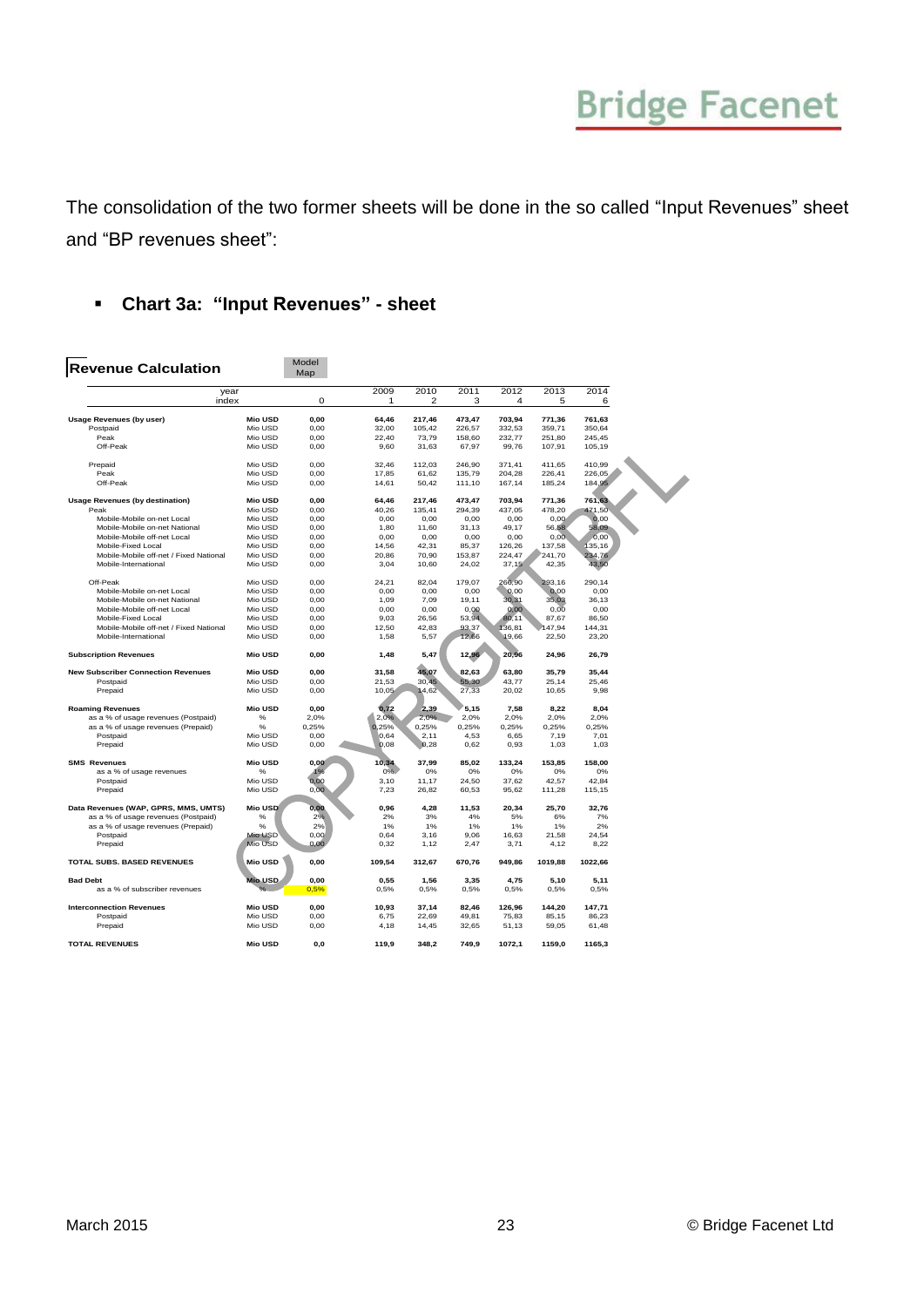### **F** Chart 3b: "BP Revenues"- sheet

| <b>Revenues</b>                  | USD             |             |              |              |              |               |                                              |               |
|----------------------------------|-----------------|-------------|--------------|--------------|--------------|---------------|----------------------------------------------|---------------|
| Model<br>Map                     | year<br>1000000 |             | 2            | 3            | 4            | 5             | 6                                            | 7             |
| Activation / Connection revenues |                 | 31.580.367  | 45.074.457   | 82.628.226   | 63.795.636   | 35.785.705    | 35.435.406                                   | 34.821.669    |
| Subscription revenues            |                 | 1.476.485   | 5.474.981    | 12.964.316   | 20.958.034   | 24.964.568    | 26.789.835                                   | 28.438.748    |
| voice revenues                   |                 | 64.464.327  | 217.455.334  | 473.467.216  | 703.944.631  | 771.359.196   | 761.634.278                                  | 744.101.695   |
| roaming (visitors)               | 2,0%            | 1.544.818   | 5.304.059    | 11.659.720   | 17.569.657   | 19.517.501    | 19.583.681                                   | 19.363.795    |
| Data / SMS                       |                 | 964.690     | 4.282.973    | 11.531.809   | 20.340.655   | 25.698.959    | 32.764.785                                   | 35.175.353    |
| other Data                       |                 | 10.335.393  | 37.989.663   | 85.022.641   | 133.239.516  | 153.852.339   | 157.995.141                                  | 160.473.957   |
| <b>Bad Debt</b>                  |                 | $-547.713$  | $-1.563.330$ | $-3.353.814$ | $-4.749.288$ | $-5.099.420$  | $-5.113.299$                                 | $-5.053.953$  |
| Interconnection                  |                 | 10.928.528  | 37.139.189   | 82.458.143   | 126.960.473  | 144.198.779   | 147.709.534                                  | 149.823.005   |
| <b>TOTAL REVENUES</b>            |                 | 120.746.895 | 351.157.327  | 756.378.256  | .082.059.313 | 1.170.277.627 | 1.176.799.361<br>$\mathcal{L} = \mathcal{L}$ | 1.167.144.269 |

#### **Chart 4: "BP OPEX" – Sheet**

All OPEX items are calculated in detail, either based on subscriber figures, staffing numbers, network related data or as hard coded figures and compiled in the following sheet:

| <b>OPEX</b>                          |  | Model<br>Map<br>year<br>$1E + 06$ | 2009       | $\overline{2}$<br>2010 | 3<br>2011   | 4<br>2012   | 5<br>2013   | 6<br>2014   |
|--------------------------------------|--|-----------------------------------|------------|------------------------|-------------|-------------|-------------|-------------|
| 1 NSS/BTS/IT Site Rental             |  |                                   | 4.193.081  | 10.715.596             | 22.873.836  | 33.461.421  | 40.851.891  | 46.960.077  |
| 2 O&M for Network                    |  |                                   | 47.487.284 | 37.915.344             | 76.502.951  | 101.952.388 | 109.986.923 | 121.853.579 |
| 3 Marketing & Sales                  |  |                                   | 78.074.295 | 119.559.187            | 96.378.051  | 52.267.433  | 56.074.137  | 56.993.806  |
| 4 IT-Administration                  |  |                                   | 3.824.812  | 1.490.060              | 3.625.592   | 6.001.109   | 7.422.232   | 8.107.961   |
| 5 Administration Expenses & Overhead |  |                                   | 2.372.845  | 4.849.723              | 11.979.856  | 19.398.952  | 26.833.495  | 33.435.322  |
| 6 Human Ressources                   |  |                                   | 2.917.819  | 15.862.875             | 29.905.299  | 55.324.619  | 85.443.194  | 111.627.640 |
| 7 Interconnection                    |  |                                   | 19.750.659 | 64.080.357             | 137.111.691 | 203.036.376 | 221.834.188 | 218.640.059 |
| 8 Licence Costs (Revenue Sharing)    |  |                                   | 0          | 0                      | 0           | 0           | 0           | 0           |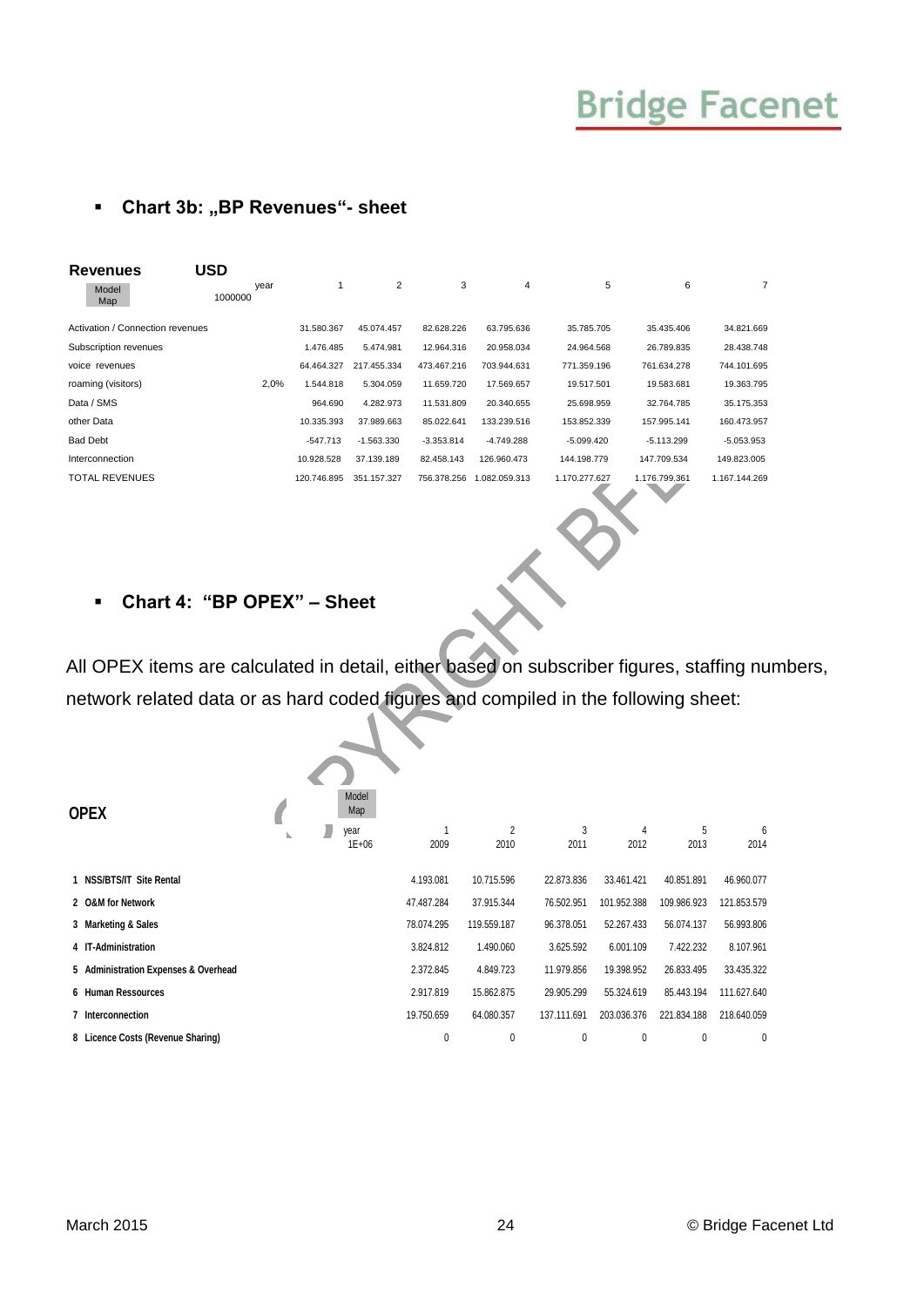| <b>CAPEX</b><br>Model<br>Map              |                 | 2009        | 2010           | 2011        | 2012         | 2013        | 2014         | 2015       |
|-------------------------------------------|-----------------|-------------|----------------|-------------|--------------|-------------|--------------|------------|
|                                           | year<br>1000000 |             | $\overline{2}$ | 3           | 4            | 5           | 6            |            |
|                                           |                 | 1,0000      | 1,0000         | 1,0000      | 1,0000       | 1,0000      | 1,0000       | 1,0000     |
| <b>INPUT SHEET</b>                        | depr.           |             |                |             |              |             |              |            |
| upfront Licence fee (incl. Software)      | 15              | 0           | 0              | 0           | 0            | 0           | 0            | 0          |
| Network (NSS)                             | 4               | 37.336.050  | 56.655.158     | 102.589.361 | 63.197.732   | 20.150.613  | 21.272.225   | 19.882.288 |
| Network (BSS)                             |                 | 38.050.176  | 62.890.439     | 141.307.182 | 119.692.110  | 39.925.318  | 21.685.365   | 18.243.769 |
| Backhaul/Transmission                     | 4               | 10.794.541  | 18.266.046     | 34.793.553  | 21.914.199   | 7.828.422   | 7.095.791    | 6.406.511  |
| Information Technology (Operator)+Billing | 4               | 17.354.730  | 7.564.276      | 24.827.977  | 21.386.033   | 3.412.901   | 2.898.914    | 2.794.346  |
| Other NW related capex                    | 4               | 18.341.734  | 25.464.424     | 52.891.919  | 39.479.933   | 12.542.112  | 9.346.594    | 8.359.979  |
| Other Infrastructural Invest              | 5               | 31.084.925  | 49.408.126     | 84.853.187  | 55.730.526   | 27.439.075  | 27.553.313   | 27.442.419 |
| Additional equipment                      | 4               | 0           | 0              | 0           | $\mathbf{0}$ | 0           | $\mathbf{0}$ | 0          |
| <b>Buildings</b>                          | 15              | 0           | 0              | 0           | 0            | 0           | 0            |            |
| <b>GROSS FIXED ASSETS</b>                 |                 | 152.962.156 | 220.248.469    | 441.263.178 | 321.400.534  | 111.298.441 | 89.852.202   | 83.129.312 |

### **Chart 5a: "BP CAPEX" – Sheet**

For ongoing business normally CAPEX calculations are made on a detailed network rollout plan. For a startup business as in this case BRIDGE is calculating CAPEX on a standardised network plan considering subscriber development as shown in chart 1 and actual benchmark prices for network/IT equipment.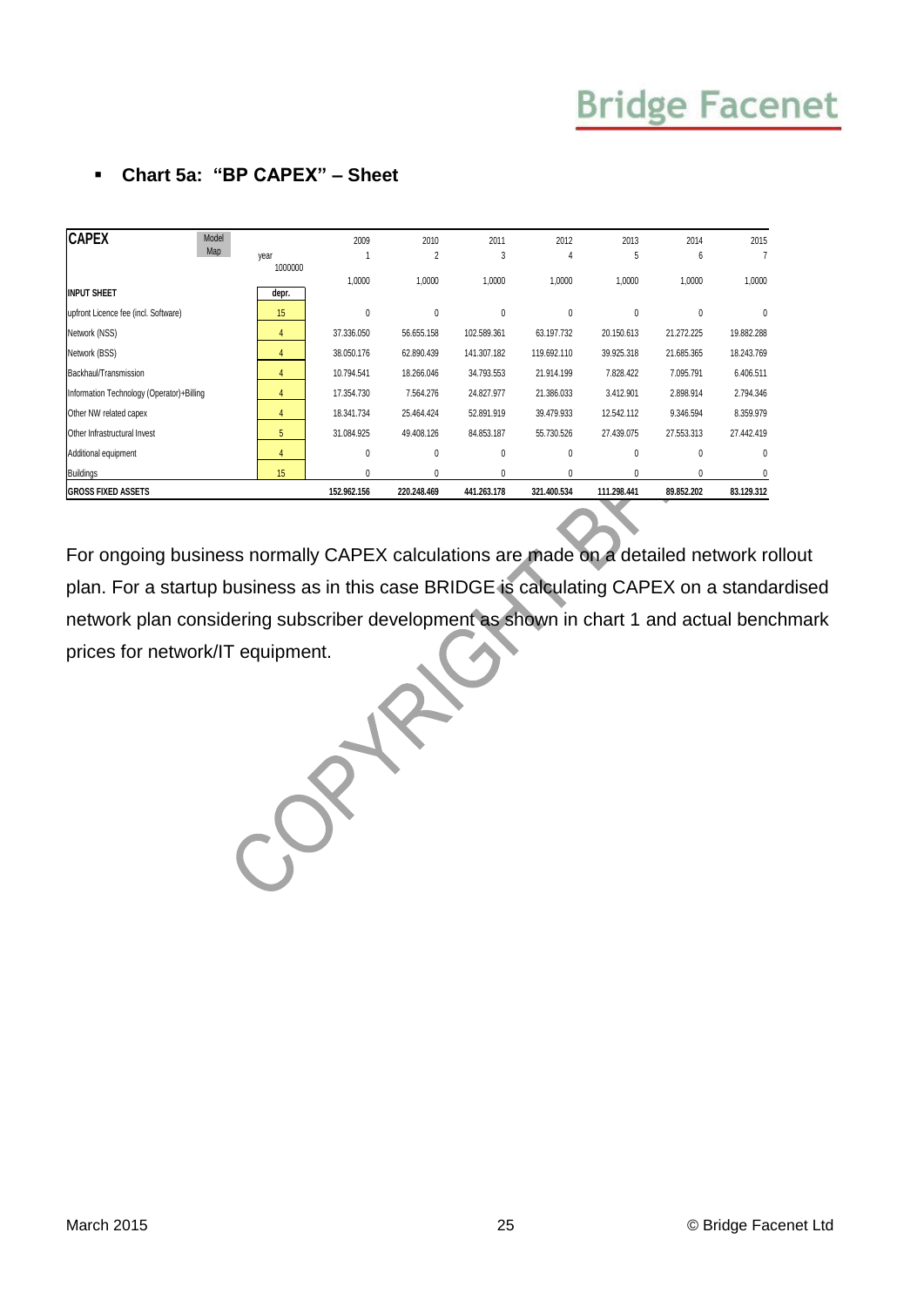### **Chart 5b: "BP Input CAPEX" – Sheet**

#### **Network Investments**

Model Map

| Price erosion                        | 5,0%         | 1,0               | 0,95           | 0,90           | 0,86                    | 0,81            | 0,77           |
|--------------------------------------|--------------|-------------------|----------------|----------------|-------------------------|-----------------|----------------|
|                                      |              |                   |                |                |                         |                 |                |
|                                      | <b>Phase</b> | 2009              | 2010           | 2011           | 2012                    | 2013            | 2014           |
|                                      | Year         | $\overline{1}$    | $\overline{2}$ | $\overline{3}$ | $\overline{\mathbf{4}}$ | $5\phantom{.0}$ | 6 <sup>5</sup> |
|                                      |              |                   |                |                |                         |                 |                |
| Pre-paid Subs EOY                    |              | 717.736           | 2.015.155      | 4.641.379      | 6.418.366               | 7.125.823       | 7.819.946      |
| Post-paid Subs EOY                   |              | 307.601           | 839.172        | 1.878.511      | 2.525.317               | 2.726.141       | 2.909.597      |
| <b>Total Subs EOY</b><br><b>BHCA</b> | 1,25         | 1.025.337         | 2.854.327      | 6.519.889      | 8.943.682               | 9.851.964       | 10.729.543     |
| <b>BHCA</b> margin                   | 120%         |                   |                |                |                         |                 |                |
| <b>BHCA</b>                          |              | 1.538.005         | 4.281.490      | 9.779.834      | 13.415.524              | 14.777.946      | 16.094.314     |
| <b>PDP Context</b>                   | 30%          | 307.601           | 856.298        | 1.955.967      | 2.683.105               | 2.955.589       | 3.218.863      |
| <b>Network related Investments</b>   |              |                   |                |                |                         |                 |                |
| <b>Core CS</b>                       |              |                   |                |                |                         |                 |                |
| Required # of MSC (legacy type)      |              | 3                 | 6              |                | 1                       | $\mathbf{1}$    | $\mathbf{1}$   |
| New p.a.                             |              | 3                 | 3              | $-5$           | 0                       | $\mathsf 0$     | $\mathbf 0$    |
| legacy MSC                           |              | 9,00              | 9,00           | $-15,00$       | 0,00                    | 0,00            | 0,00           |
| legacy MSC upgrade                   | 10%          |                   |                | 2,3            |                         |                 |                |
|                                      |              |                   |                |                |                         |                 |                |
| HLR # based upon max config          |              | 1                 |                | 4              | 5                       | 5               | 6              |
| HLR # new in year                    |              | 1                 | $\mathbf{1}$   | $\overline{2}$ | $\mathbf{1}$            | $\mathbf 0$     | $\mathbf{1}$   |
| HLR additional capacity              | 20%          | 1.130.404         | 2.094.788      | 4.198.675      | 2.808.551               | 1.089.938       | 953.094        |
| <b>HLR</b> capacity                  |              | 1.230.404<br>1,73 | 3.425.192      | 7.823.867      | 10.732.419              | 11.822.357      | 12.875.451     |
| <b>HLR</b>                           |              |                   | 2,93           | 5,58           | 3,50                    | 1,24            | 1,15           |
|                                      |              |                   |                |                |                         |                 |                |
|                                      |              |                   |                |                |                         |                 |                |
|                                      |              |                   |                |                |                         |                 |                |
|                                      |              |                   |                |                |                         |                 |                |
|                                      |              |                   |                |                |                         |                 |                |
|                                      |              |                   |                |                |                         |                 |                |
|                                      |              |                   |                |                |                         |                 |                |
|                                      |              |                   |                |                |                         |                 |                |
|                                      |              |                   |                |                |                         |                 |                |
|                                      |              |                   |                |                |                         |                 |                |
|                                      |              |                   |                |                |                         |                 |                |
|                                      |              |                   |                |                |                         |                 |                |
|                                      |              |                   |                |                |                         |                 |                |
|                                      |              |                   |                |                |                         |                 |                |
|                                      |              |                   |                |                |                         |                 |                |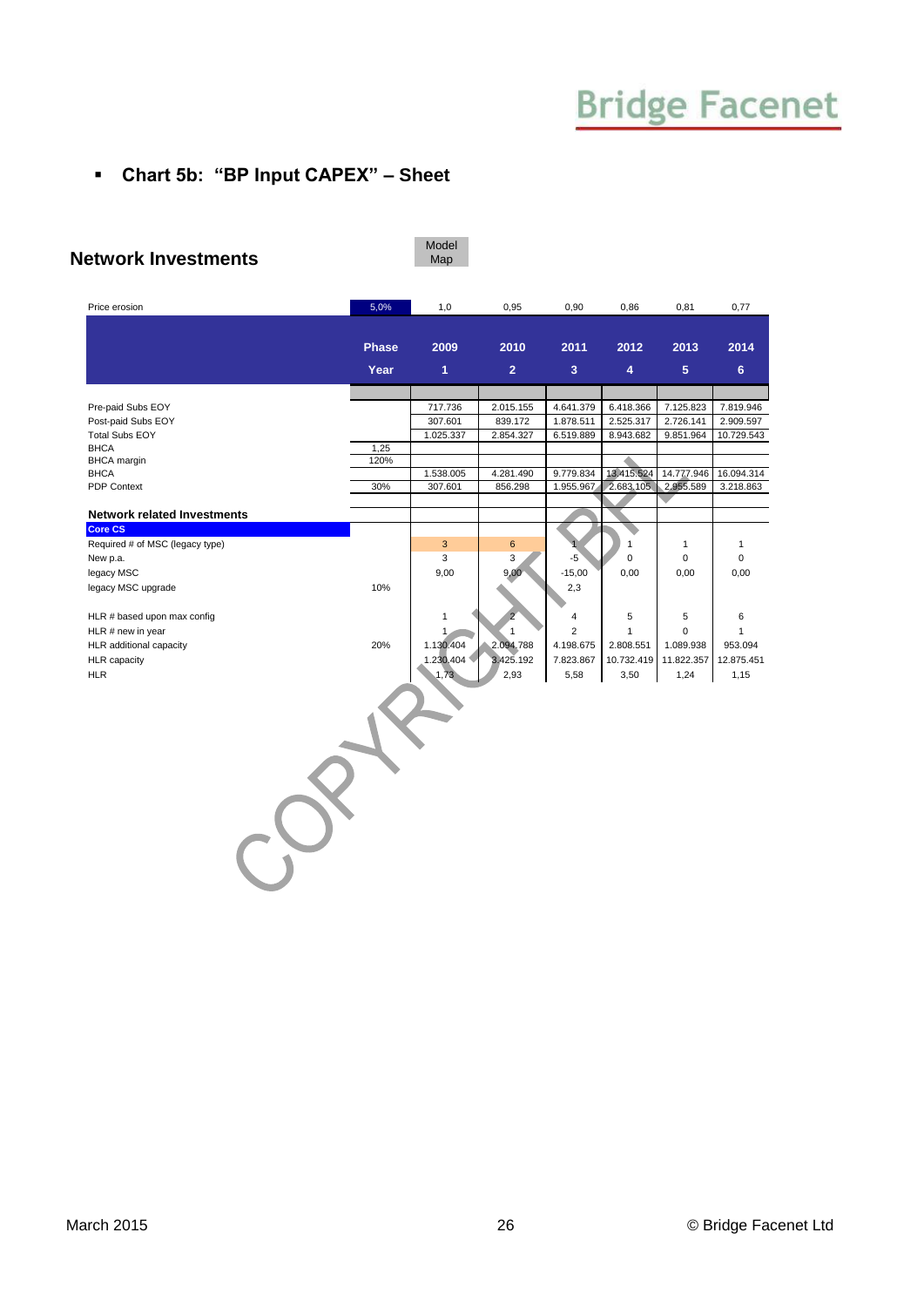#### **Chart 6: "BP Profit / Loss Account" – Sheet**

| Profit & Loss                                                                                             | year | 2009                                                                         | 2010<br>$\overline{\phantom{a}}$                               | 2011<br>$\overline{3}$                                   | 2012                       | 2013<br>5                                         | 2014                         | 2015                         | 2016<br>8                                  | 2017<br>Q                    | 2018<br>10                     | 2019<br>11                                                   | 2020<br>12                                               | 2021<br>13                   | 2022<br>14                                               | 2023<br>15                   |
|-----------------------------------------------------------------------------------------------------------|------|------------------------------------------------------------------------------|----------------------------------------------------------------|----------------------------------------------------------|----------------------------|---------------------------------------------------|------------------------------|------------------------------|--------------------------------------------|------------------------------|--------------------------------|--------------------------------------------------------------|----------------------------------------------------------|------------------------------|----------------------------------------------------------|------------------------------|
| (+) Revenues                                                                                              |      | 120,746,895                                                                  | 351.157.327                                                    | 756,378,256                                              | 1.082.059.313              | 1.170.277.627                                     | 1.176.799.361                | 1.167.144.269                | 1.147.789.803                              | 1.121.922.214                | 1.103.200.055                  | 1.082.788.702                                                | 1.105.153.982                                            | 1.104.891.957                | 1.125.282.980                                            | 1.125.665.402                |
| $(.)$ OPEX                                                                                                |      | 158,620.794                                                                  | 254.473.143                                                    | 378,377,276                                              | 471.442.299                | 548,446,060                                       | 597.618.444                  | 630.987.595                  | 658.012.907                                | 675.401.099                  | 702.240.527                    | 726.996.218                                                  | 733.164.589                                              | 768.419.959                  | 806,593,362                                              | 836,486,378                  |
| <b>EBITDA</b><br>Ebitda Maroin                                                                            |      | 37.873.899<br>$-31%$                                                         | 96,684,184<br>28%                                              | 378,000,980<br>50%                                       | 610.617.015<br>56%         | 621.831.567<br>53%                                | 579.180.917<br>49%           | 536.156.674<br>46%           | 489.776.896<br>43%                         | 446.521.116<br>40%           | 400,959,528<br>36%             | 355.792.483<br>33%                                           | 371,989,392<br>34%                                       | 336.471.997<br>30%           | 318,689.617<br>28%                                       | 289.179.024<br>26%           |
| (-) Depreciation                                                                                          |      | 18.343.146                                                                   | 62.982.148                                                     | 142.314.571                                              | 234.132.942                | 270.906.420                                       | 254,977,252                  | 201.269.451                  | 130.016.016                                | 92.345.922                   | 82,696,021                     | 71.711.567                                                   | 56,288.801                                               | 40.658.462                   | 26,925,068                                               | 22.158.965                   |
| EBIT<br>Ebitmargin                                                                                        |      | -56,217,045<br>$-47%$                                                        | 33.702.036<br>10%                                              | 235,686,409<br>31%                                       | 376,484.072<br>35%         | 350.925.147<br>30%                                | 324.203.666<br>28%           | 334.887.224<br>29%           | 359,760,880<br>31%                         | 354.175.194<br>32%           | 318,263.507<br>29%             | 284.080.916<br>26%                                           | 315.700.591<br>29%                                       | 295.813.536<br>27%           | 291.764.549<br>26%                                       | 267.020.059<br>24%           |
| Interest                                                                                                  |      | 80,000                                                                       | $-32.811.103$                                                  | -45.478.358                                              | $-29.331.721$              | $-2,267,228$                                      | 26,366,515                   | 52,908.091                   | 75,217,879                                 | 93.570.149                   | 111,760,838                    | 129.137.030                                                  | 147,982,630                                              | 166,586,916                  | 185, 167, 073                                            | 203.194.826                  |
| EBT                                                                                                       |      | -56,137,045                                                                  | 890.933                                                        | 190.208.051                                              | 347.152.351                | 348,657,919                                       | 350.570.180                  | 387.795.315                  | 434.978.760                                | 447.745.343                  | 430.024.346                    | 413.217.946                                                  | 463,683,221                                              | 462.400.452                  | 476.931.622                                              | 470.214.885                  |
| $(\cdot)$ Tax                                                                                             |      | $\theta$                                                                     | $\sqrt{2}$                                                     | $\theta$                                                 |                            | $\theta$                                          |                              | $\theta$                     | $\theta$                                   | 0                            | $\theta$                       | $\theta$                                                     | $\theta$                                                 | $\theta$                     | $\theta$                                                 | $\theta$                     |
| net profit after tax<br>acc. net profit after tax                                                         |      | -56,137,045<br>-56.137.045                                                   | 890.933<br>$-55.246.113$                                       | 190.208.051<br>134,961,938                               | 347.152.351<br>482.114.290 | 348,657,919<br>830.772.208                        | 350.570.180<br>1.181.342.389 | 387.795.315<br>1,569.137.703 | 434.978.760<br>2.004.116.463               | 447.745.343<br>2.451.861.806 | 430.024.346<br>2.881.886.151   | 413.217.946<br>3.295.104.097                                 | 463.683.221<br>3.758.787.318                             | 462.400.452<br>4.221.187.771 | 476.931.622<br>4,698.119.392                             | 470.214.885<br>5.168.334.277 |
| <b>Dividends</b><br>Compulsory Reserve<br>acc. Comp. Reserve<br>Optional Reserve<br>acc. Octional Reserve |      | 0.0%<br>$\theta$<br>O%<br>$\theta$<br>$\theta$<br>O%<br>$\theta$<br>$\theta$ | $\sqrt{2}$<br>$\sqrt{2}$<br>$\sqrt{2}$<br>$\theta$<br>$\theta$ | $\theta$<br>$\theta$<br>$\theta$<br>$\theta$<br>$\theta$ |                            | O<br>$\theta$<br>$\theta$<br>$\theta$<br>$\theta$ |                              | Λ                            | $\theta$<br>$\theta$<br>0<br>0<br>$\theta$ |                              | ß<br>O<br>$\theta$<br>$\theta$ | $\mathbf{r}$<br>$\theta$<br>$\theta$<br>$\theta$<br>$\theta$ | $\theta$<br>$\theta$<br>$\theta$<br>$\theta$<br>$\theta$ | n<br>Λ<br>n                  | $\theta$<br>$\theta$<br>$\theta$<br>$\theta$<br>$\theta$ | $\mathbf{r}$                 |
| profit after dividends and reserve<br>acc. profit after dividends and reserve                             |      | -56.137.045<br>$-56,137,045$                                                 | 890.933<br>$-55.246.113$                                       | 190.208.051<br>134,961,938                               | 347.152.351<br>482.114.290 | 348,657,919<br>830.772.208                        | 350,570,180<br>1.181.342.389 | 387.795.315<br>1,569,137,703 | 434.978.760<br>2.004.116.463               | 447.745.343<br>2.451.861.806 | 430.024.346<br>2.881.886.151   | 413.217.946<br>3,295,104,097                                 | 463,683,221<br>3.758.787.318                             | 462.400.452<br>4.221.187.771 | 476.931.622<br>4,698.119.392                             | 470.214.885<br>5.168.334.277 |
| additional withdraw                                                                                       |      | O%<br>$\theta$                                                               | $\theta$                                                       | 0                                                        | $\theta$                   | $\theta$                                          |                              | $\theta$                     | 0                                          | $\theta$                     | $\theta$                       | $\theta$                                                     | $\theta$                                                 | $\theta$                     | $\mathbf{0}$                                             | $\theta$                     |
| net profit<br>acc. net profit                                                                             |      | $-56.137.045$<br>-56,137,045                                                 | 890,933<br>$-55.246.113$                                       | 190.208.051<br>134,961,938                               | 347.152.351<br>482.114.290 | 348,657,919<br>830.772.208                        | 350,570.180<br>1.181.342.389 | 387.795.315<br>1,569,137,703 | 434,978,760<br>2.004.116.463               | 447.745.343<br>2.451.861.806 | 430.024.346<br>2,881,886.151   | 413,217,946<br>3.295.104.097                                 | 463.683.221<br>3.758.787.318                             | 462.400.452<br>4.221.187.771 | 476.931.622<br>4,698.119.392                             | 470.214.885<br>5.168.334.277 |

# **Chart 7: "BP Cash Flow" – Sheet**

| <b>OPERATING CASH FLOW</b>                                                                  |                              |                                                            |                                                           |                                                             |                                                         |                                                        |
|---------------------------------------------------------------------------------------------|------------------------------|------------------------------------------------------------|-----------------------------------------------------------|-------------------------------------------------------------|---------------------------------------------------------|--------------------------------------------------------|
| 1.000.000                                                                                   |                              | year<br>$\mathbf{1}$<br>2009                               | $\overline{2}$<br>2010                                    | 3<br>2011                                                   | 4<br>2012                                               | 5<br>2013                                              |
| <b>REVENUES</b><br><b>Total Cash In</b>                                                     |                              | 120.746.895                                                | 351.157.327                                               | 756.378.256                                                 | 1.082.059.313                                           | 1.170.277.627                                          |
| <b>OPEX</b><br>CAPEX<br><b>Working Capital</b><br><b>Total Cash Out</b>                     |                              | 158.620.794<br>152.962.156<br>$-17.472.842$<br>294.110.107 | 254.473.143<br>220.248.469<br>$-1.429.029$<br>473.292.583 | 378, 377, 276<br>441.263.178<br>$-3.180.102$<br>816,460,352 | 471.442.299<br>321.400.534<br>12.970.683<br>805.813.516 | 548.446.060<br>111.298.441<br>7.215.644<br>666.960.145 |
| Taxes on E B T                                                                              | 0.0%                         | $\Omega$                                                   | $\circ$                                                   | $\circ$                                                     | $\Omega$                                                | $\Omega$                                               |
| <b>CASH FLOW</b> (net operational)<br>acc. Cash-Flow                                        |                              | $-173.363.212$<br>-173.363.212                             | $-122.135.256$<br>-295.498.469                            | $-60.082.096$<br>$-355.580.564$                             | 276.245.798<br>-79.334.767                              | 503.317.483<br>423.982.716                             |
| <b>Discounted Cash Flow</b><br>acc. Disc. Cash Flow                                         | 15,0%                        | -173.363.212<br>$-173.363.212$                             | $-106.204.571$<br>$-279.567.783$                          | $-45.430.696$<br>$-324.998.479$                             | 181.636.096<br>$-143.362.383$                           | 287.773.404<br>144.411.021                             |
| <b>Risk free rate</b><br><b>Industry risk</b><br><b>Country Risk</b><br><b>Company risk</b> | 4,0%<br>3,0%<br>6,0%<br>2,0% |                                                            |                                                           |                                                             |                                                         |                                                        |
| <b>FBIT</b><br>÷<br>Tax on E B I T                                                          |                              | $-56.217.045$<br>$\Omega$                                  | 33.702.036<br>$\Omega$                                    | 235.686.409<br>$\Omega$                                     | 376.484.072<br>$\Omega$                                 | 350.925.147<br>$\Omega$                                |
| <b>NOPAT</b><br>$=$                                                                         |                              | $-56.217.045$                                              | 33,702,036                                                | 235,686,409                                                 | 376,484,072                                             | 350.925.147                                            |
| Depreciation<br>÷<br>Capex                                                                  |                              | 18.343.146<br>152.962.156                                  | 62.982.148<br>220.248.469                                 | 142.314.571<br>441.263.178                                  | 234.132.942<br>321.400.534                              | 270.906.420<br>111.298.441                             |
| <b>Working Capital</b>                                                                      |                              | $-17.472.842$                                              | $-1.429.029$                                              | $-3.180.102$                                                | 12.970.683                                              | 7.215.644                                              |
| <b>Free Cash-Flow</b>                                                                       |                              | $-173.363.212$                                             | $-122.135.256$                                            | $-60.082.096$                                               | 276.245.798                                             | 503.317.483                                            |
| acc. free CF                                                                                |                              | -173.363.212                                               | -295.498.469                                              | $-355.580.564$                                              | -79.334.767                                             | 423.982.716                                            |

IRR/NPV (year 1 starts in June, year 11 contributes 50%) -173.363.212 -122.135.256 -60.082.096 276.245.798 503.317.483 IIR FINANCIAL YEAR - 234.430.840 - 91.108.676 108.081.851 389.781.640 498.082.519

| IRR (incl. TV) |                | 57,4%    |         |        |
|----------------|----------------|----------|---------|--------|
| NPV (incl. TV) | <b>Mio USD</b> | 1.334,3  | 1.105,5 | exc TV |
| break even     | year           | 4        |         |        |
| pay back       | year           | 5        |         |        |
| peak funding   | <b>Mio USD</b> | $-355.6$ |         |        |